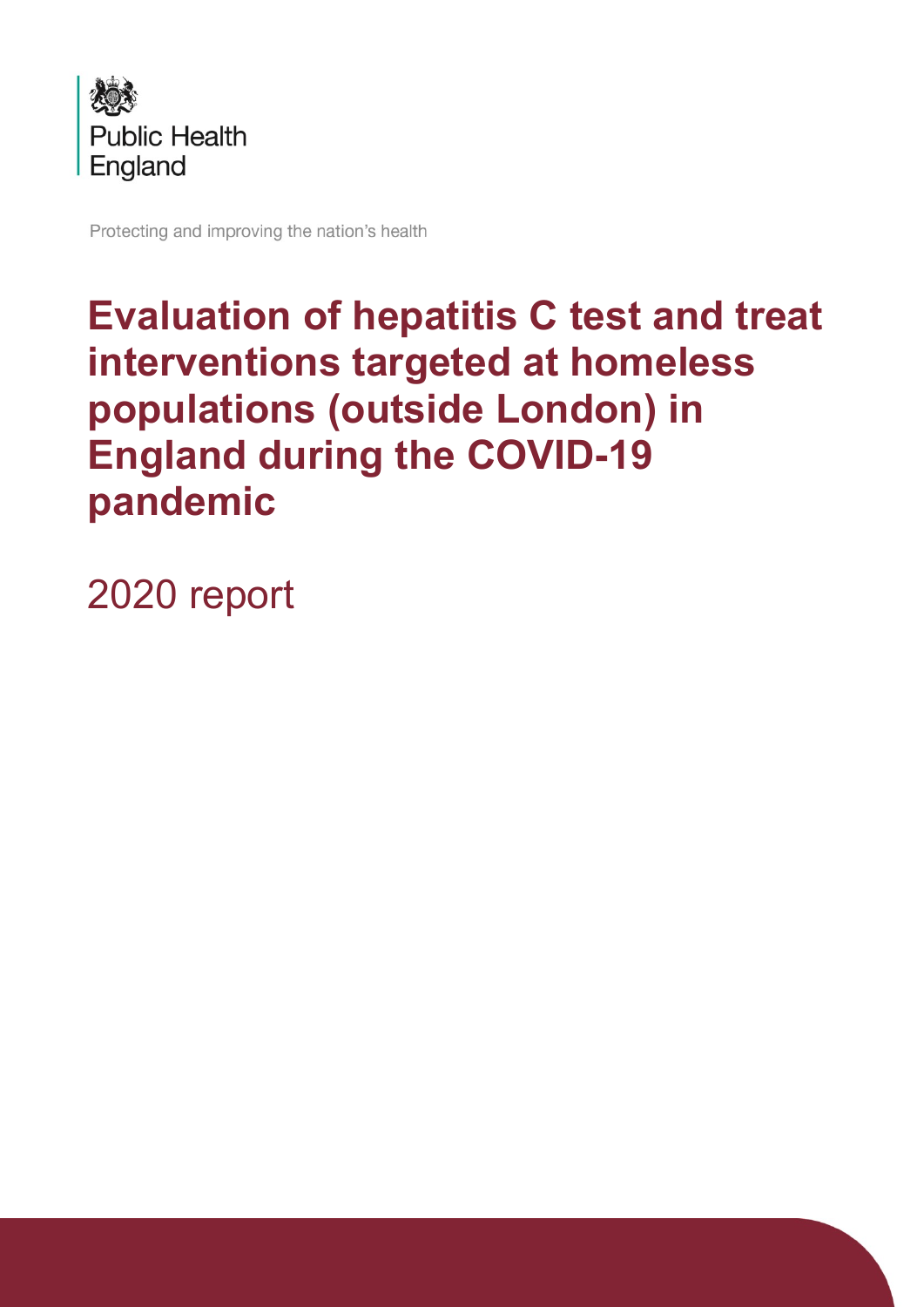# **Contents**

| Appendix 1: Logical pathway of what to consider and measure at each stage of     |  |
|----------------------------------------------------------------------------------|--|
| Appendix 2: Questionnaire circulated to Hepatitis C Trust Peer Support Programme |  |
| Appendix 3: Minimum data fields for HCV test and treat initiatives with          |  |
| Appendix 4: Topic guide for structured conversations with ODN staff, hepatology  |  |
|                                                                                  |  |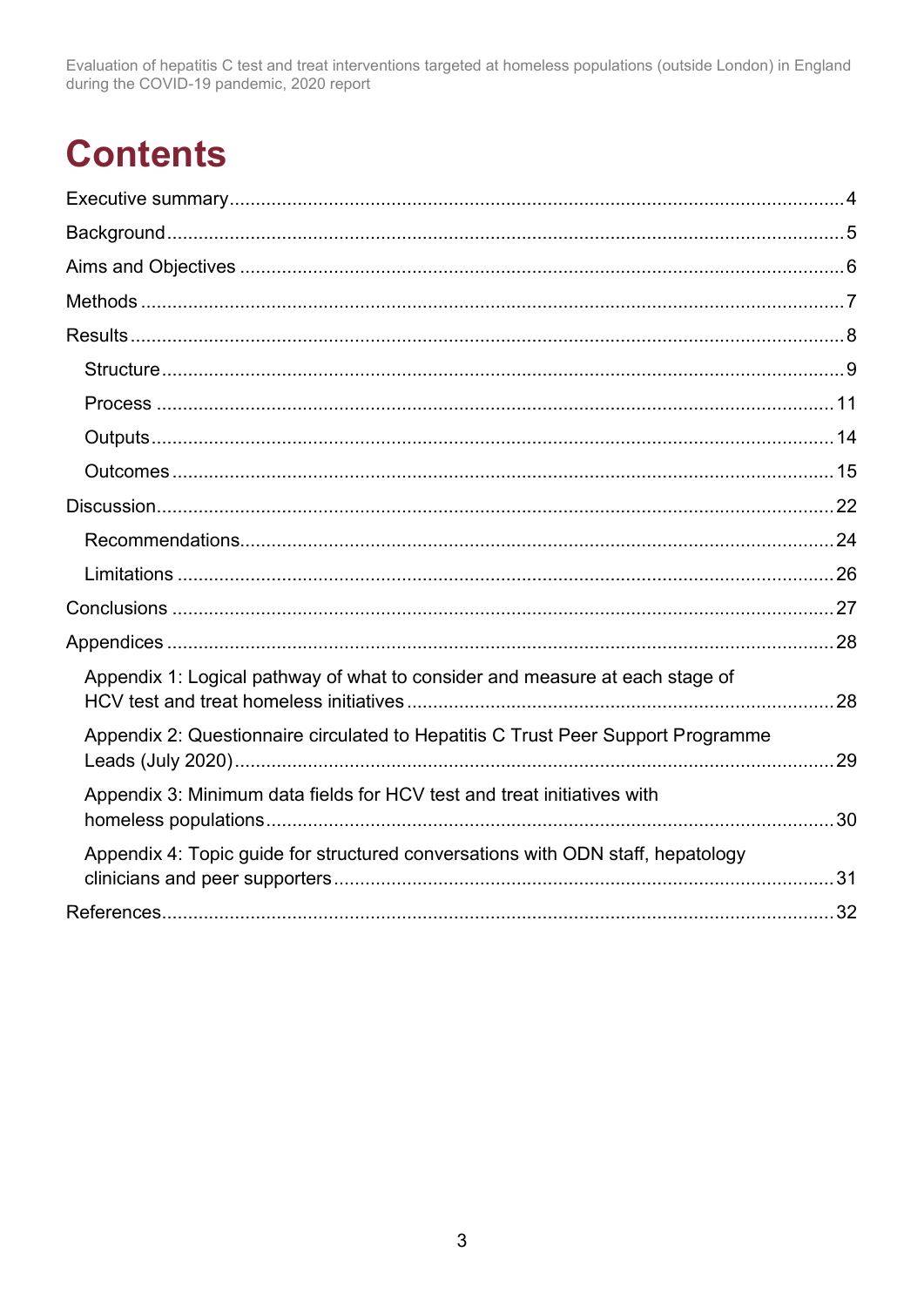## <span id="page-2-0"></span>**Executive summary**

Hepatitis C (HCV) is a blood borne viral infection of the liver that disproportionately affects people who are homeless and, as such, they are a key target population for testing and treatment. The initiative to house homeless populations during the COVID-19 pandemic offered an opportunity to access these vulnerable individuals for HCV testing and treatment whilst they were potentially more stable and engaged. Numerous HCV care providers across England took this opportunity and this report provides an evaluation of some of their interventions with the aim of learning lessons for future service delivery.

The evaluation draws on data from 3 sources:

- a survey circulated to Hep C Trust peer support leads in July 2020 to collect information on outreach activities in the previous month
- data collected by intervention providers from 7 areas for 1,263 homeless clients tested for HCV across 63 different settings between March and September 2020
- structured conversations with 15 intervention providers from 11 areas about their experiences of conducting HCV test and treat interventions with homeless clients during the COVID-19 pandemic

The findings are reported under the Donabedian model of:

- structure
- processes
- outputs
- outcomes

A key structural finding was the importance of partnership working, particularly with peer supporters, when delivering HCV test and treat interventions with the homeless population.

From a process perspective, providers found using appropriate promotional materials to be important for reducing stigma and encouraging engagement. The use of incentives was fairly widespread but, as in the wider evidence, the benefits of these were uncertain. A variety of testing methods were used in the interventions studied. There was a general consensus that taking blood resulted in lower levels of engagement from the homeless client group and that speed of test to treatment was crucial.

In terms of outputs and outcomes, an uptake rate for testing of 63.6% was found in the 32 settings where an estimated number of homeless being housed was available. Across all 63 settings, a total of 224 (17.7%) of the 1,263 homeless clients tested were found to be HCV antibody (Ab) positive and 133 (10.5%) were HCV RNA positive, indicating current infection. Prevalence was higher amongst those recorded as a past or current injecting drug user (44.5% HCV Ab positive and 23.6% HCV RNA positive).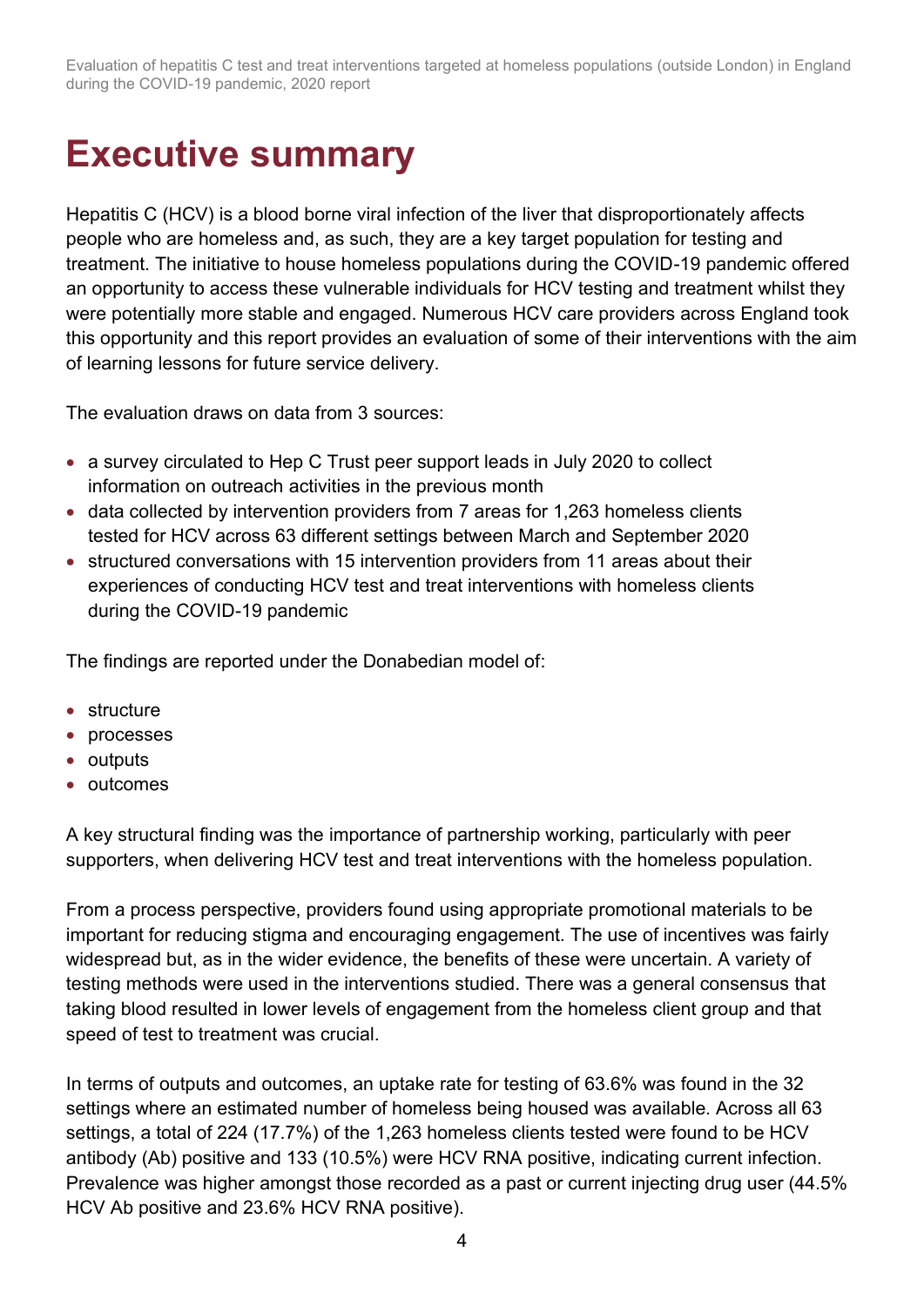Overall, of the 1,263 clients tested, 92 (69.2% of those testing RNA positive) had been offered treatment and 83 (90.2% of those offered) had started on treatment by the time of the data being submitted.

The recommendations for future HCV testing and treating of homeless populations in a pandemic situation are:

- build strong partnerships
- promote testing interventions using appropriate content and language to avoid stigma
- use incentives but monitor their effectiveness
- adopt a flexible approach to the practical arrangements for testing and ideally use oral swabs, Dried Blood Spot or rapid point of care testing
- find ways to initiate treatment outside of a clinical setting
- use innovative ways to keep in contact with, and follow-up, homeless clients
- ensure a risk assessment is done and pandemic precautions are implemented
- adopt a whole health approach, such as screening for other diseases at the same time
- carry out monitoring and evaluation of the interventions

# <span id="page-3-0"></span>**Background**

Hepatitis C virus (HCV) is a blood borne viral infection of the liver which, in England, is most commonly spread through injecting drug use (1). If left untreated for long periods, chronic HCV can cause cirrhosis, liver failure and liver cancer. However, HCV often does not have any noticeable symptoms until the liver has been significantly damaged. This means many people have the infection without realising it (2). In 2019, Public Health England (PHE) estimated that 89,000 people are chronically infected with HCV in England, with many drawn from marginalised and underserved groups in society (1). HCV is an important issue for people who are homeless. Data from 2018 on people who inject drugs (PWID) suggests that chronic HCV prevalence is significantly higher among those reporting homelessness in the last year (35%) than in those never reporting homelessness (17%) (1). Analysis of the deaths of homeless people in England and Wales revealed that the mean age at death was 45 years for males and 43 years for females in 2018; which compares with 76 years for men and 81 years for women in the general population (3).

A novel coronavirus, SARS-CoV-2, which causes COVID-19 disease, was isolated in December 2019 and declared as a global pandemic by the World Health Organization (WHO) in March 2020 (4). In attempt to halt the spread of infection, England underwent 'lockdown' from 23rd March, with unprecedented social and physical distancing measures, until easing of restrictions in July. The COVID-19 pandemic, and associated restrictions, caused disruption to many healthcare services, including testing and treating for blood borne viruses (BBV) such as HCV.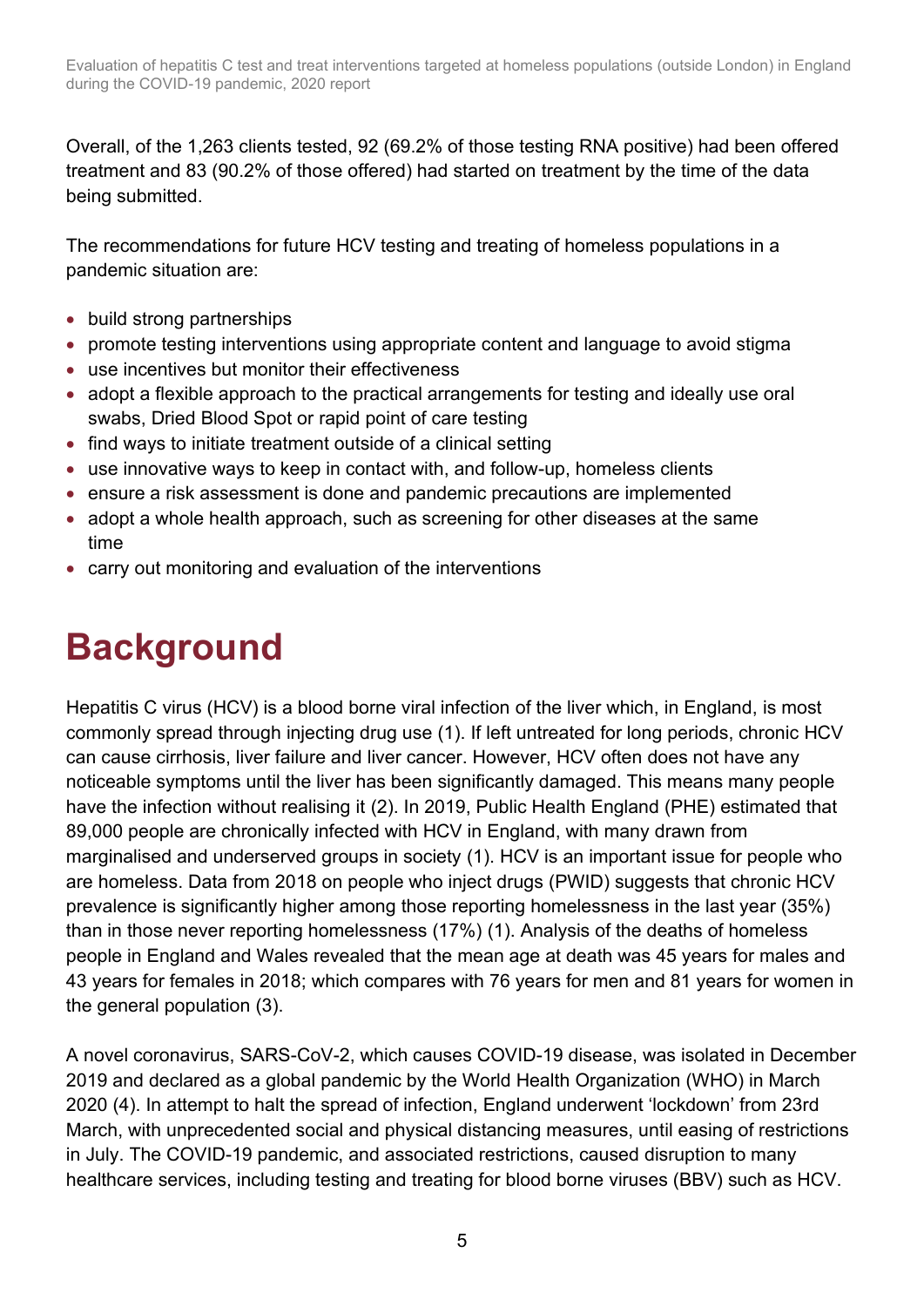However, some areas developed innovative ways to conduct outreach HCV test and treat interventions and took advantage of opportunities that arose from the pandemic situation.

One such opportunity involved homeless populations as, in March 2020, the Ministry for Housing, Communities and Local Government (MHCLG) instructed English local authorities to move everyone sleeping rough and in communal shelters into a safe, ideally self-contained, place (5). By May nearly 15,000 people who were sleeping rough, or at risk of doing so, had been assisted into self-contained emergency accommodation in commercial hotels, B&Bs, and hostels (6). This housing of the homeless gave healthcare services the chance to access this population at a time when their lives might be less chaotic, so they might find it easier to engage, and when they were less geographically dispersed.

In England, responsibility for HCV treatment lies with 22 Operational Delivery Networks (ODNs) (7) with a clinical lead whose role is to co-ordinate patient care between providers. This report provides an evaluation of interventions to test and treat homeless people, whilst they were being housed during the COVID-19 pandemic, in the ODN areas outside London. The purpose of the evaluation is to share learning and inform future initiatives in the event of further COVID-19 waves or other pandemics. A separate evaluation is being undertaken for London (which is comprised of 4 ODNs) as the population and intervention models were quite distinct there.

# <span id="page-4-0"></span>**Aims and Objectives**

The overall aim is to evaluate HCV test and treat interventions targeted at homeless populations during a global pandemic and use the lessons learnt to inform future service delivery. The evaluation addresses the following questions:

- what was the extent and nature of HCV test and treat interventions with homeless populations in England (excluding London) during the COVID-19 pandemic (March to September 2020)?
- what was the impact of the interventions, including any unintended consequences (positive or negative)?
- what are the barriers and enablers to carrying out HCV test and treat homeless interventions during a global pandemic?
- from the lessons learnt in this evaluation, what are the recommendations for HCV testing and treating of homeless populations during a pandemic situation?

This evaluation will be achieved through 6 objectives, as detailed below:

• to develop an appropriate evaluation framework of the housed homeless intervention with logical pathway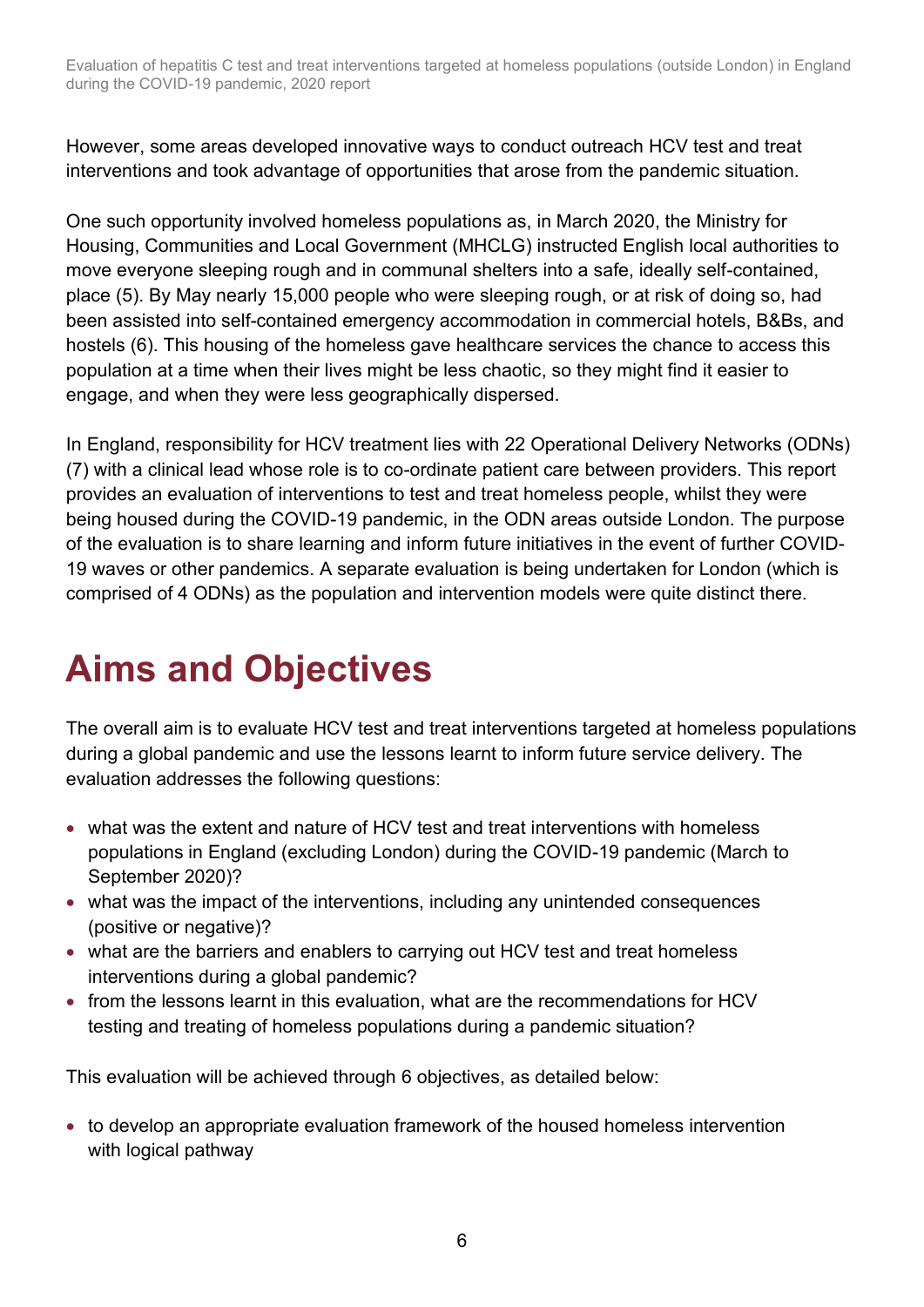- to conduct a survey of HCV peer support leads<sup>i</sup> to ascertain the extent of homeless interventions
- to collect quantitative data relating to HCV testing and treating of homeless populations
- to collect qualitative data from clinical teams and peer supporters involved in the interventions
- to descriptively analyse and summarise the data
- to produce a report based on the findings, including recommendations for future interventions

# <span id="page-5-0"></span>**Methods**

The evaluation methodology is guided by a logical pathway [\(Appendix 1\)](#page-26-1) which suggests what should be measured and considered at the various stages of the interventions. This approach fits with the Donabedian (8) framework of evaluating:

- structures
- processes
- outputs
- outcomes

Three methodological approaches have been used to gather data for the evaluation:

1. A survey sent to all Hepatitis C Trust peer support leads in July 2020 to ask about HCV outreach testing and treatment in their area over the past month. The survey was circulated by HCV Action (9) and included the questions detailed in [Appendix 2.](#page-27-0) Respondents were asked to complete the survey in a Google spreadsheet. The results were analysed descriptively in MS Excel.

2. Quantitative, monitoring data is routinely recorded by HCV test and treat providers but they were asked to collect an enhanced data set for their targeted homeless interventions. NHS England sent all ODNs a minimum dataset template (details in [Appendix 3\)](#page-28-0) and requested that they complete it for all individuals targeted in these interventions during the COVID-19 pandemic. The evaluation framework was also circulated with the dataset to put the request in context. ODN clinical leads, co-ordinators or clinical staff were subsequently contacted by the evaluation lead to improve response to the data request. Completed datasets were sent by secure email transfer and analysed descriptively in MS Excel.

i Hepatitis C Trust peer support leads run a network of peer supporters that deliver HCV messages about the importance of testing and treatment to vulnerable individuals in the community.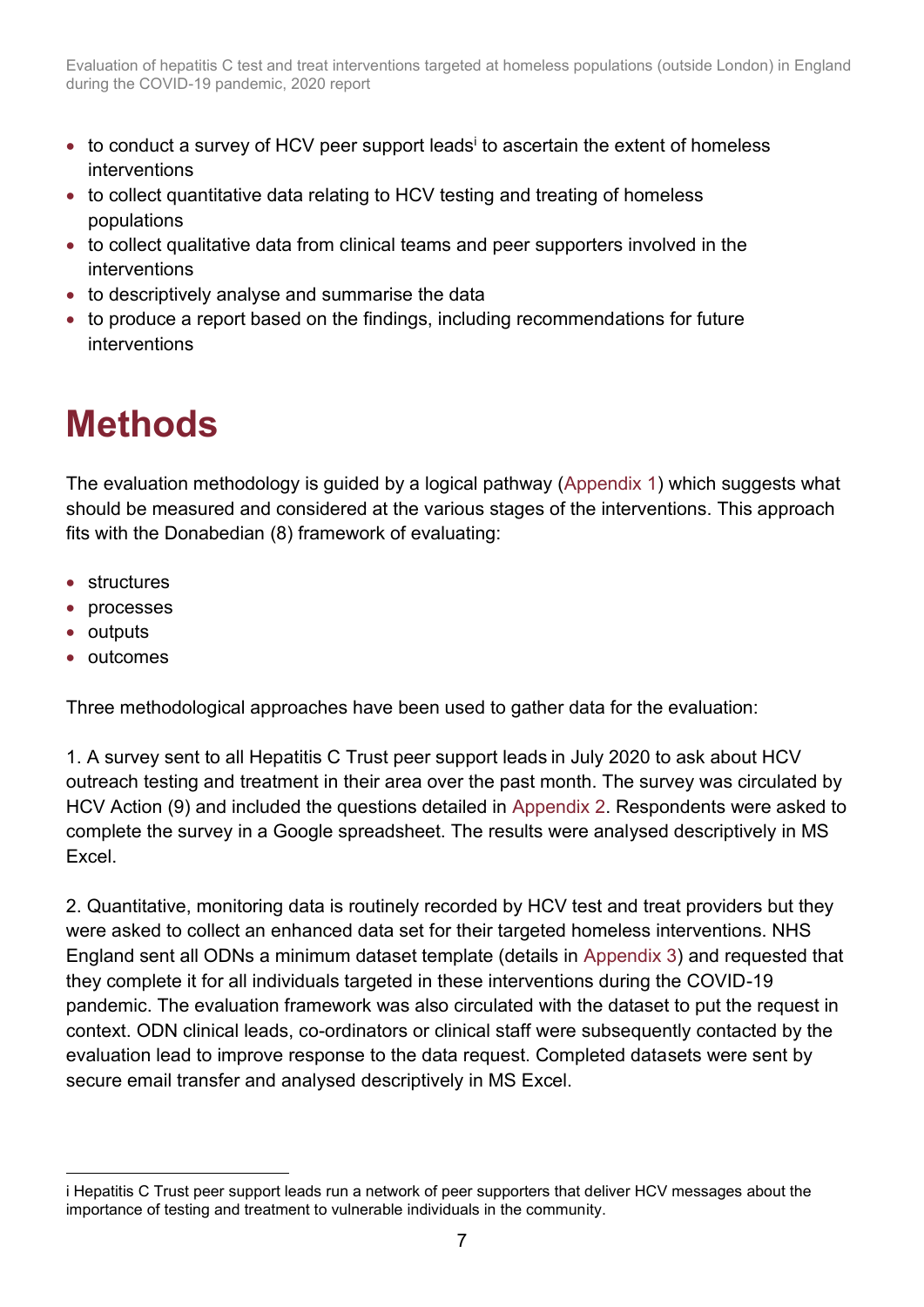3. Qualitative data was collected through structured telephone conversations with ODN staff, hepatology clinicians and peer supporters who had had direct involvement in providing the homeless test and treat interventions (henceforth referred to as 'providers'). A topic guide for the conversations was used [\(Appendix 4\)](#page-29-0). The conversations were not audio recorded but written notes were made and entered into an MS Excel spreadsheet. This data was analysed for key themes.

The time period for the evaluation was interventions conducted between March and September 2020.

# <span id="page-6-0"></span>**Results**

Responses were received from all of the 16 areas outside London that were sent the peer support leads survey by HCV Action. These correspond to 16 of the 18 ODN areas outside of London (the ODNs which are not represented are Humberside and North Yorkshire, and Greater Manchester and Eastern Cheshire as there are currently no Hepatitis C Trust peers working in equivalent areas). All 16 areas reported doing outreach work with the homeless population during the past month.

Homeless test and treat data were received from providers working in 7 ODN areas and it covered interventions carried out in 63 different settings (such as hostels, hotels and day centres). The data showed that, across all these settings, 1,263 homeless clients had been tested for HCV Antibody (Ab). However, data coverage and quality were inconsistent; some areas provided individual level data (of varying completeness) whereas others just provided totals for each setting. For instance, data on gender was available for 945 clients, of whom 75% were male.

Note that due to the on-going nature of the test and treat interventions, the data collected just represents one point in time and, therefore, in some areas HCV RNA test results were still pending and in other areas clients with positive results were yet to be offered, to start or to finish treatment.

Fifteen structured conversations were held with intervention providers from 11 different ODN areas. Attempts were made to contact all ODNs but not all responded. Note the conversations were not always with the same providers that submitted data.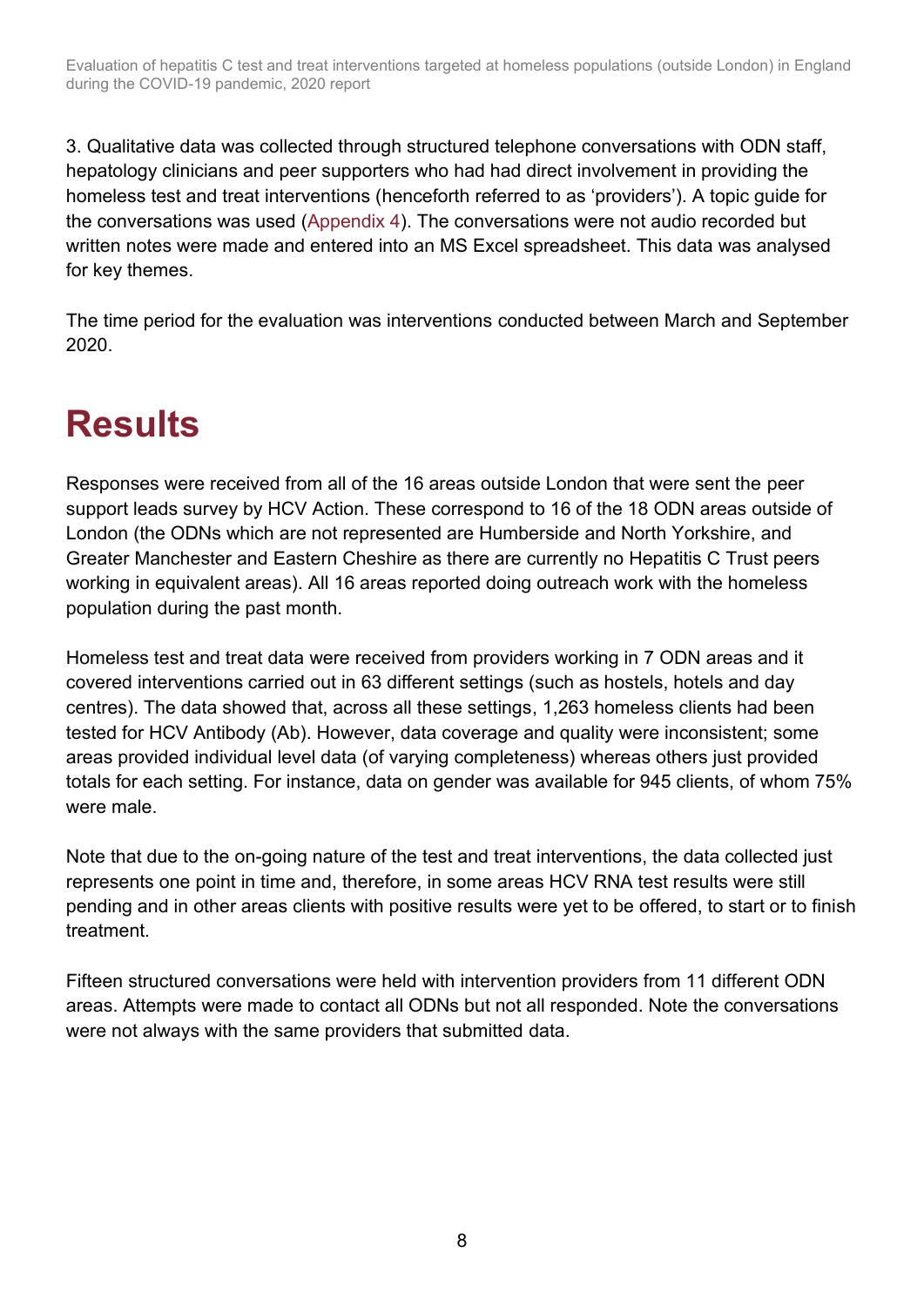The results of analyses of the 3 data sources are detailed below under the evaluation framework of:

- structure
- process
- outputs
- outcomes

Note that most impacts were not directly measurable in this evaluation.

## <span id="page-7-0"></span>**Structure**

### Restrictions and regulations

Several providers described how it was difficult to get outreach interventions underway at the start of lockdown; reasons for this included organisational restrictions on face-to-face contact and staff shortages due to people being redeployed into direct COVID-19 response roles or having to shield themselves.

There were conflicting views on the impact of COVID-19 on the rules and regulations of conducting test and treat interventions; some reported that it was more challenging to get through all the 'red tape' whilst others said that they were able to do things that are not normally possible. For instance, one provider described how previously a client not attending a treatment appointment would miss out on getting their medication whereas during lockdown the appointments were by telephone, so the nurse would keep trying until contact was made and then, through another new initiative, the medications would be sent by courier.

### **Settings**

In the peer support leads survey, 15 (out of 16) areas reported homeless hostels and/or hotels as settings for their HCV outreach work in the past month (the remaining area only reported outreach in substance misuse service settings).

From the data received for 7 ODN areas, 63 different settings were recorded for homeless outreach work and, of these, 34 were hostels, 21 were hotels and the remaining 8 were community or day centre facilities or street outreach.

Intervention providers often reported some difficulty in engaging with hotel staff and obtaining their consent for testing events to take place on site. Several mentioned that phoning/emailing did not get any response and so they found it was better to visit in person when trying to get agreement and agree on logistical arrangements. Hotel staff were often resistant to clinical procedures, such as blood being taken on site. This was particularly true as lockdown eased and hotels started to reopen to other guests. One provider reported that the local authority was resistant to testing being conducted in the hotels and B&Bs where the homeless were housed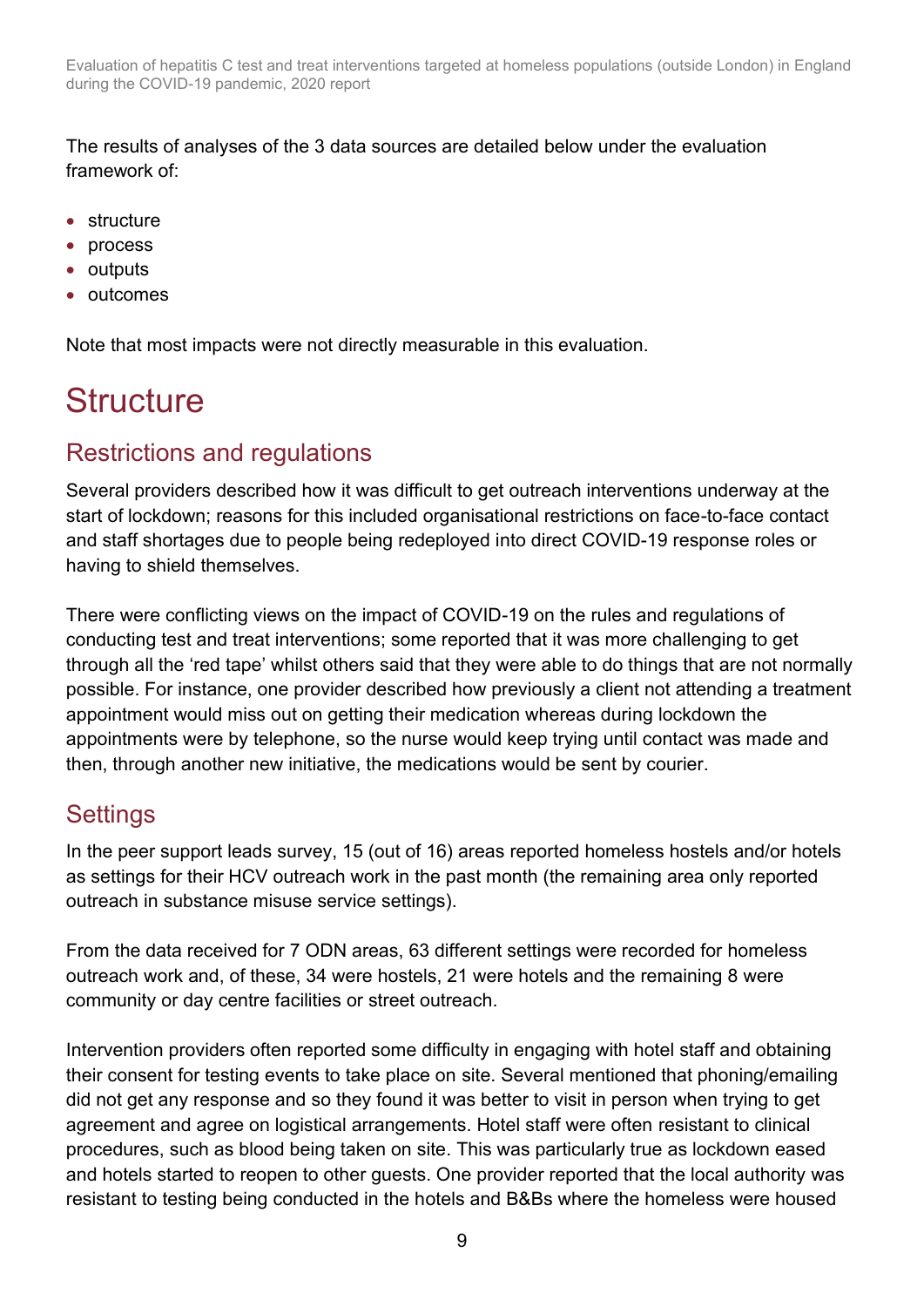because of the reaction from accommodation owners, local residents and paying guests. Raising awareness of HCV, and reducing associated stigma, was highlighted as important for gaining engagement from hotel staff.

Providers reported that it was, generally, logistically easier to run interventions in urban areas, where the homeless were housed in a small number of very big hotels, rather than in rural areas, where a large number of very small, geographically dispersed accommodation units were being used. Also, some providers reported that homeless clients were more likely to engage when there were lots of them together rather than when the intervention was being delivered to a very small number of individuals.

The spaces used to conduct testing varied considerably from gazebos in hotel car parks to individual bedrooms and communal spaces. Several areas had purchased gazebos specifically for these outreach interventions in order to provide a private space. In some cases, a testing van was used, and this was felt to be advantageous because it was versatile, fit for purpose and, if unmarked, did not contribute to stigmatisation.

## Partnership working

The survey and the conversations with providers revealed that a wide range of organisations have collaborated to deliver the homeless interventions. These include:

- NHS
- Hepatitis C Trust
- local authorities
- homeless organisations
- substance misuse services

Most interventions were conducted in partnership with peer supporters. Reasons given for no peer supporter involvement included lack of an existing relationship or because the local peer supporter was unavailable (for example, through illness or shielding). Peer supporters were considered hugely valuable, for instance, providers felt that the peer supporters were more likely to be able to talk clients into getting tested and were able to engage with the most marginalised individuals. One provider commented that it was useful to have both male and female peer supporters available as some clients found it easier to engage with people of a particular gender.

Many providers commented on how important pre-existing partnerships were in getting the interventions going, even if these were just personal relationships rather than formal collaborations.

In some cases, the HCV test and treat interventions were offered alongside other services such as sexual health, TB screening, smoking cessation or housing assessments. Several benefits to this were identified; for instance, other services sometimes contributed to the cost of the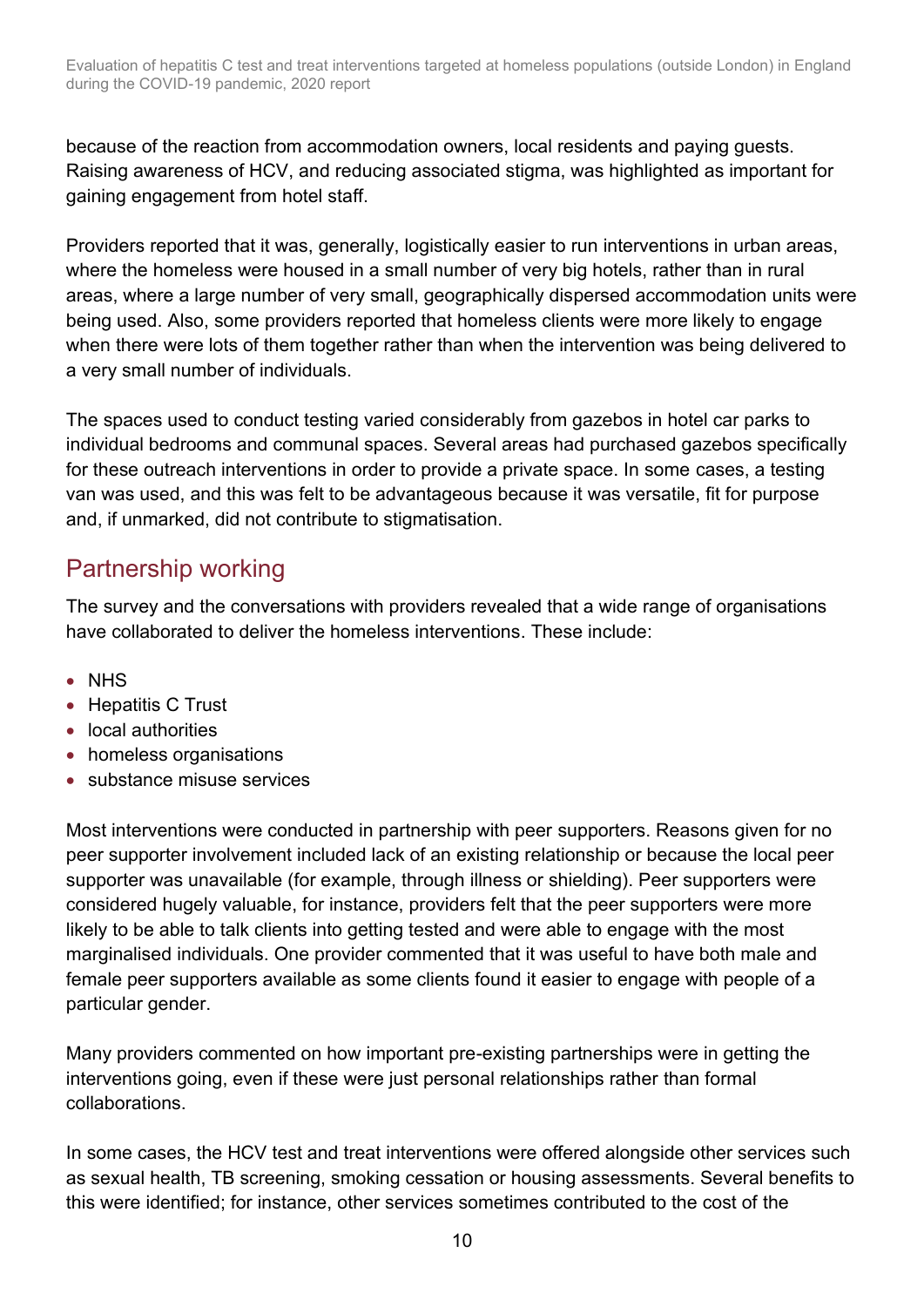interventions or had useful links to community partners who were instrumental in getting the interventions going. However, in other areas, trying to work with a several partners meant the interventions were not as streamlined and took longer to get going.

Some providers reported that, through partnership working with Local Authority housing teams, lists of the names of those being housed could be shared. This was considered very beneficial as the HCV services could cross check with their own lists to see whether any clients were already known to them. This allowed a more targeted approach for some clients who were already known to be HCV positive but had previously been difficult to engage.

In some areas the COVID-19 situation had provided an opportunity to strengthen relationships with partners, including non-health organisations, and to raise awareness about HCV amongst their staff. Several mentioned the importance of educating community partners on HCV in order to ensure they feel confident in talking about the virus with clients and to reduce stigma. Additionally, providers commented that, because of COVID-19, clients had more access to key workers who HCV services could work with to maintain contact with the client for further testing and treatment.

The raised awareness of HCV amongst partner organisation also presented new opportunities for future collaborative initiatives (such as regular clinics in homeless hostels and outreach work with other vulnerable groups such as asylum seekers).

## <span id="page-9-0"></span>Process

## Promotional activities

Most providers reported using some sort of promotional materials to advertise that the testing would be taking place. Often this was posters put up in the setting. Fliers were also used in many areas and these were frequently put under clients' bedroom doors or in their breakfast boxes.

Providers generally reported that they developed the promotional materials themselves and included specifics such as dates and times that testing would take place. Several mentioned the importance of highlighting different routes of transmission of HCV to destigmatise and make it clear that testing is not only relevant to people who inject drugs.

One provider mentioned using posters to explain to clients what oral swab testing involved as this gave the opportunity to highlight that the result is available within 30 minutes and that no blood needs to be taken which they felt would increase uptake.

Using non-healthcare community partners and housing setting staff to promote the testing was seen as valuable but providers recognised that this relied on goodwill. In one area hostel staff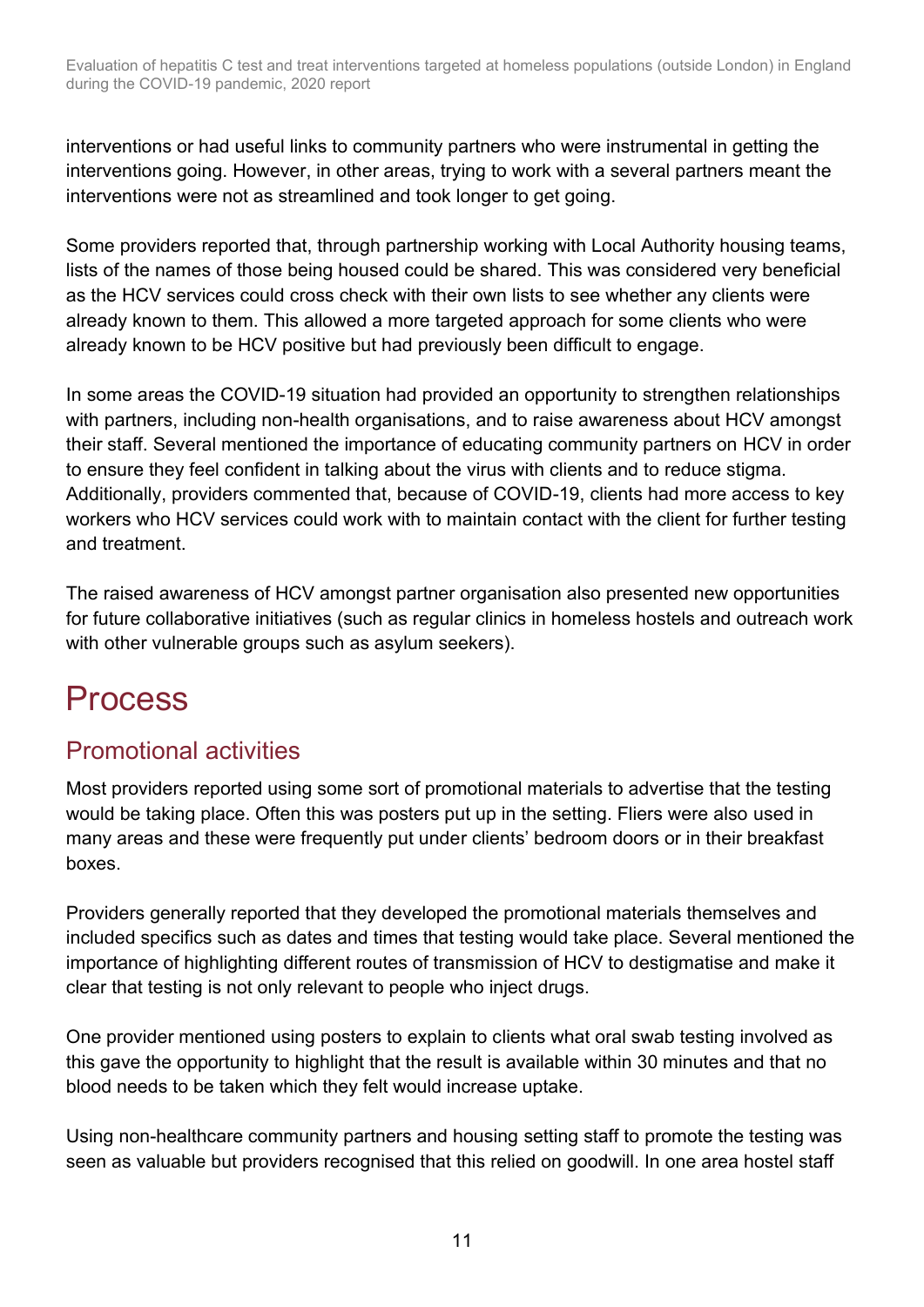were able to increase uptake of testing by sending a text message to individual clients encouraging them to come along.

### **Incentives**

According to the data submitted, monetary incentives were offered at the majority of settings (48 out of 63). A further 9 settings gave non-monetary incentives such as food or toiletries. At 6 settings no incentives were given.

The conversations with providers revealed that most monetary incentives were vouchers to the value of £5 for supermarkets or the high street. Some providers reported that further vouchers were on offer for Ab positive individuals who consented to have blood taken for RNA testing and/or on treatment completion.

At some interventions HCV testing was combined with asking those clients who inject drugs to complete the UAM survey<sup>ii</sup>, the providers commented that these individuals were getting double incentives as the UAM survey also offers a voucher on completion.

In one setting, where non-monetary 'goodie bags' were given, these comprised of slightly different items for men and women. In another area, smoking cessation services were being offered alongside the HCV testing so clients were given free vapes. This was reportedly a good incentive for younger people to engage in the testing but, anecdotally, appeared to be less effective amongst the older homeless clients.

Some providers reported difficulty in getting the necessary funding in a timely way to purchase incentives. To get around this, a couple of providers purchased incentives themselves then sought reimbursement.

There were conflicting views amongst providers about the use of incentives. Some felt that they increased engagement and that clients would encourage others to come along because of the incentives on offer. Others felt that, although incentives might increase the numbers getting tested, clients need to be self-motivated in order to complete treatment. One provider, in an area where incentives were not used, felt that the uptake rate was good anyway. It was not possible to explore this further with the data available.

## **Testing**

A variety of different testing methods were used in the homeless interventions. One area took venous blood samples as HCV testing was done at the same time as TB testing. Many areas used Dried Blood Spot (DBS) testing (which enabled the clients to be tested for other infections,

ii Unlinked Anonymous Monitoring (UAM) Survey of people who inject drugs is an annual cross-sectional survey, co-ordinated by Public Health England, to monitor the prevalence and incidence of HIV, hepatitis B and hepatitis C infection, and associated injecting risk behaviour in people who inject psychoactive drugs, such as heroin, crack cocaine and amphetamines.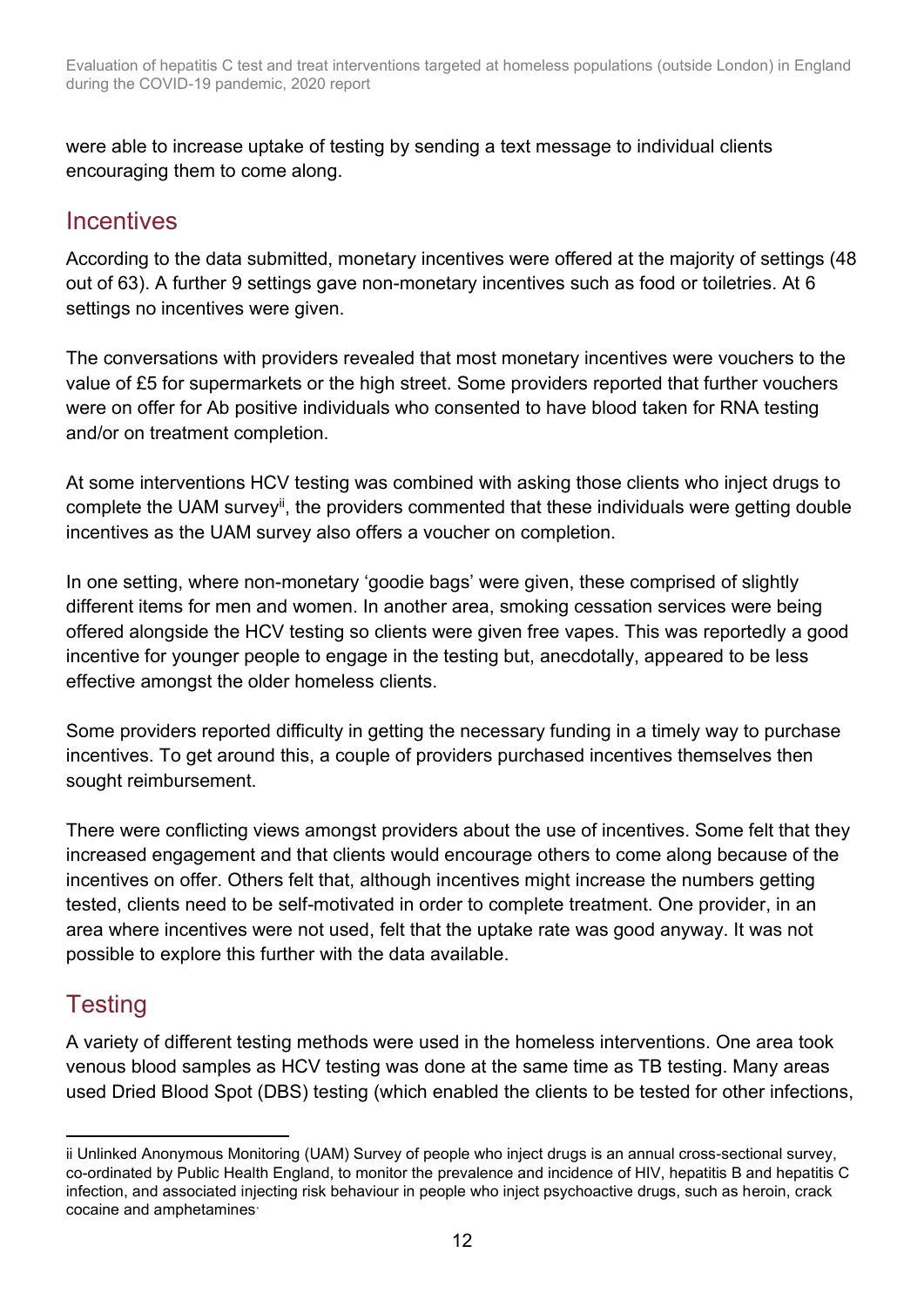such as HIV, at the same time) and several used oral swabs for the initial Ab test. Many providers mentioned that oral swabs and DBS are preferable to venous testing because they understood that clients might feel embarrassed or stigmatised by their vein health, which is often poor in PWID.

Another stated benefit of oral swabs is that they are easy to do so can be administered by nonclinical staff. Several mentioned that community partners were provided with swab kits to test people who were missed on the day that the intervention was carried out. Another benefit is that clients carry out the swab themselves which enables social distancing; for instance, in some cases the clients were given the swabs to do in their own rooms.

Speed of obtaining test results was also felt to be important by most providers and was another reason for favouring DBS or Ab testing via oral swabs. Some areas were able to take a rapid point of care test machine (10) with them which enabled them to also obtain RNA results at the setting (noting RNA cannot be tested for with oral swabs). Providers considered this to be very beneficial in keeping clients engaged and several of those providers without access to these machines mentioned that it is a method they would like to employ in the future.

## Treatment models

Various models of treatment initiation were reported including:

- same-day initiation
- referral to clinic
- repeat visits to venue
- visits to alternative venues (such as community day facilities and pharmacies)

As previously mentioned, most providers emphasised the importance of speed in getting clients with positive results onto treatment. Several described how using the rapid point of care (10) machines meant only a 90-minute wait between testing and treatment initiation. This avoided losing contact with people or losing their engagement in getting treated.

Another approach to getting people quickly onto treatment was to use pan-genotypic drugs rather than wait for a genotype result. Several providers said they did this at the start of lock down but have moved back to getting genotype results since COVID-19 restrictions have eased because this determines the most appropriate treatment. Although NHSE had recommended the use of pan-genotypic drugs during the early months of the pandemic to facilitate treatment uptake, some providers appeared unclear on this guidance.

A variety of methods were mentioned for keeping in contact with clients with positive results, or with those who have started treatment. These included obtaining mobile phone numbers or room numbers, giving clients inexpensive mobile phones with pre-paid credit, liaising with client's key workers and utilising peer supporter local knowledge on where clients are likely to be.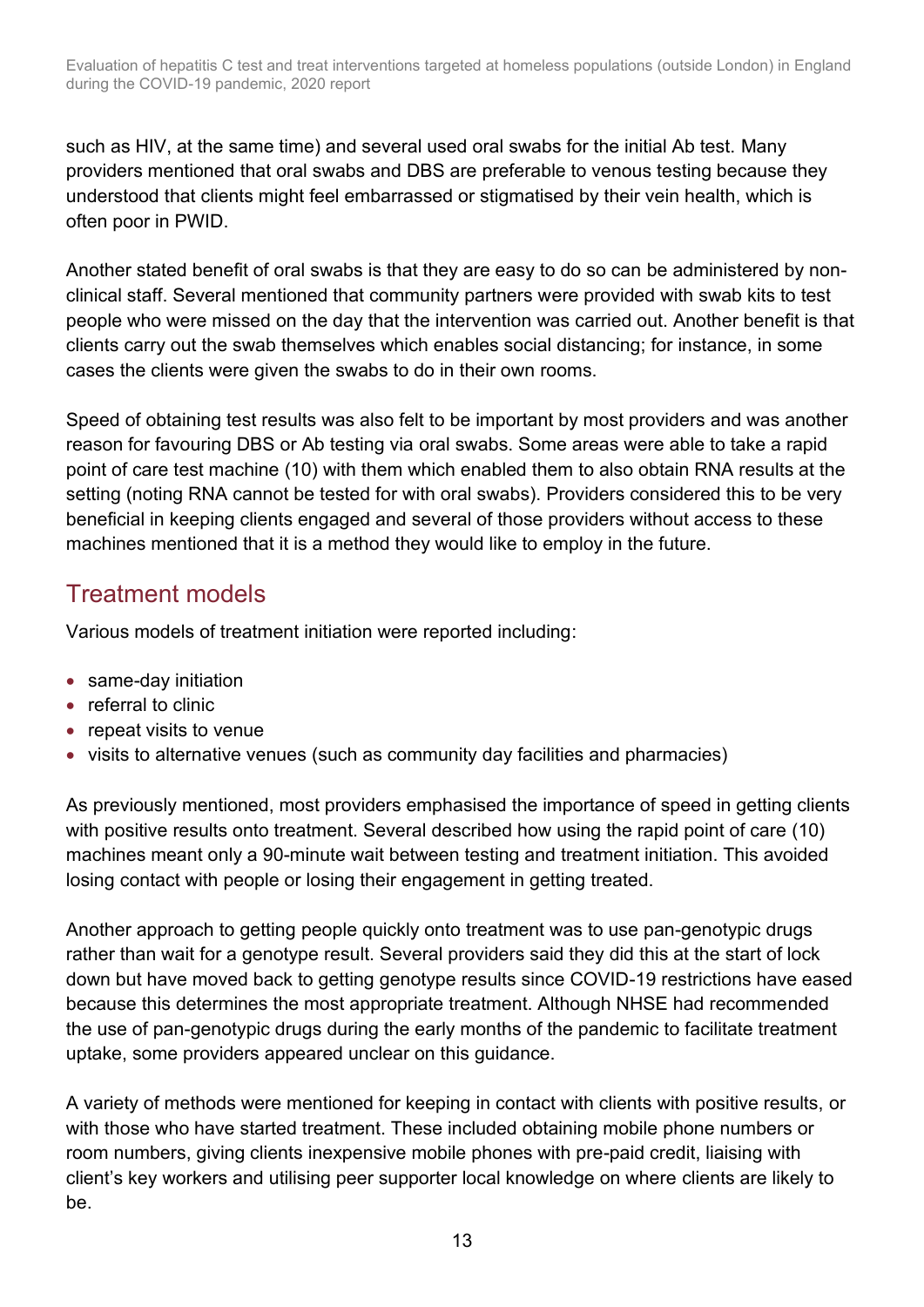Many providers stated that they were giving clients the full course of medication at treatment initiation because this would make it easier for them to comply with COVID-19 restrictions. However, some said that this approach had stopped since the restrictions had been eased. In most areas, on-going engagement with clients during their treatment was being done by the peer supporters.

## COVID-19 precautions

Providers were asked how they had taken precautions against the spread of COVID-19 during the interventions. Several had visited the settings in advance and conducted a risk assessment which often included checking for outbreaks or symptoms of COVID-19 amongst the clients. One mentioned that the peer supporter, who they worked with, also conducted a risk assessment which had to be approved by the Hepatitis C Trust.

A few providers referred to having a written protocol on COVID-19 which they used to plan the interventions. Several mentioned that adapting an existing protocol meant they were able to get going more quickly with the interventions.

Providers were generally confident that appropriate precautions for themselves and other partners had been taken (including PPE). However, many mentioned that clients did not maintain social distancing even when the layout of the setting had been specifically altered to facilitate this. A solution mentioned by some was to only see one client at a time by having them wait in their rooms until called or providing clients with oral swabs which they could do without leaving their rooms.

# <span id="page-12-0"></span>**Outputs**

## Uptake of testing

Across the 7 ODN areas and 63 settings, for which data was submitted, a total of 1,263 homeless clients were tested for HCV Ab in outreach interventions during the COVID-19 pandemic. Uptake rates can only be calculated for those residential settings where estimates of the number of homeless people being housed were available. Of the 55 residential settings, estimates of numbers housed were only available for 32 and the accuracy of these estimates is unknown.

In these 32 settings, an estimated 1,175 homeless people were being housed at the time of the testing interventions and 747 of these people were tested for HCV Ab giving an uptake rate of 63.6%. The uptake rate varied setting type and ODN area, as shown in Figure 1.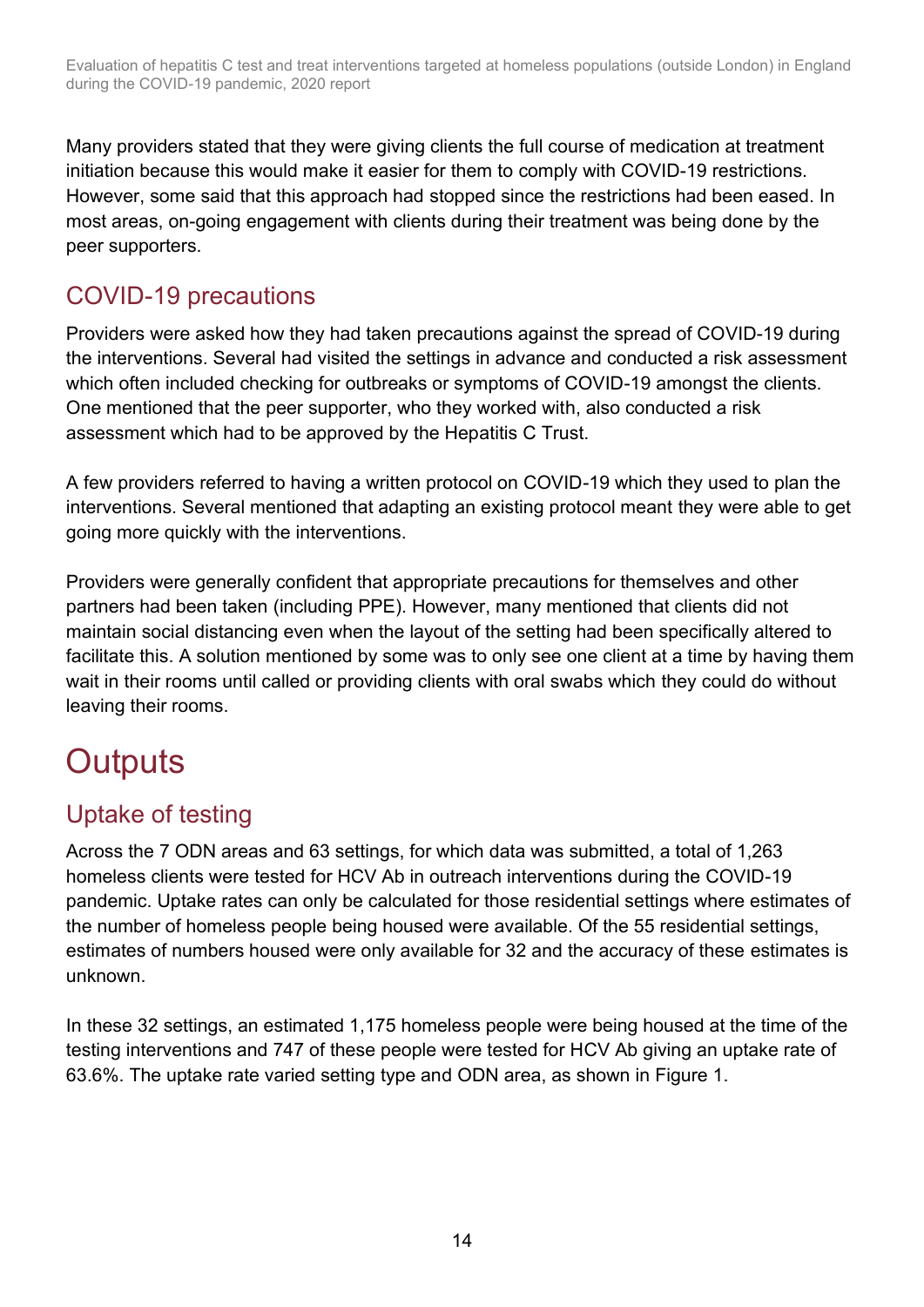#### **Figure 1: Uptake rates for HCV Ab testing by ODN area and setting type (in settings with an estimated number of housed homeless)**



It was not possible to look at the impact of offering incentives on uptake rates because incentives were offered in all 32 of the settings where there was an estimate of the number housed.

## <span id="page-13-0"></span>**Outcomes**

## Prevalence and treatment of HCV

Across all 63 settings, a total of 224 of the 1,263 homeless clients tested were found to be HCV Ab positive (17.7%). Of these, 133 (10.7% of those tested) were HCV RNA positive indicating current infection. This is a very similar prevalence rate to that found in cross-sectional survey testing of London homeless hostels residents in 2011-13 where 13% were Ab positive and 10.4% were RNA positive (11). Table 1 and Figure 2, show differences by ODN area. The highest HCV RNA positive prevalence rates were found in Cheshire and Merseyside, Wessex and West Yorkshire.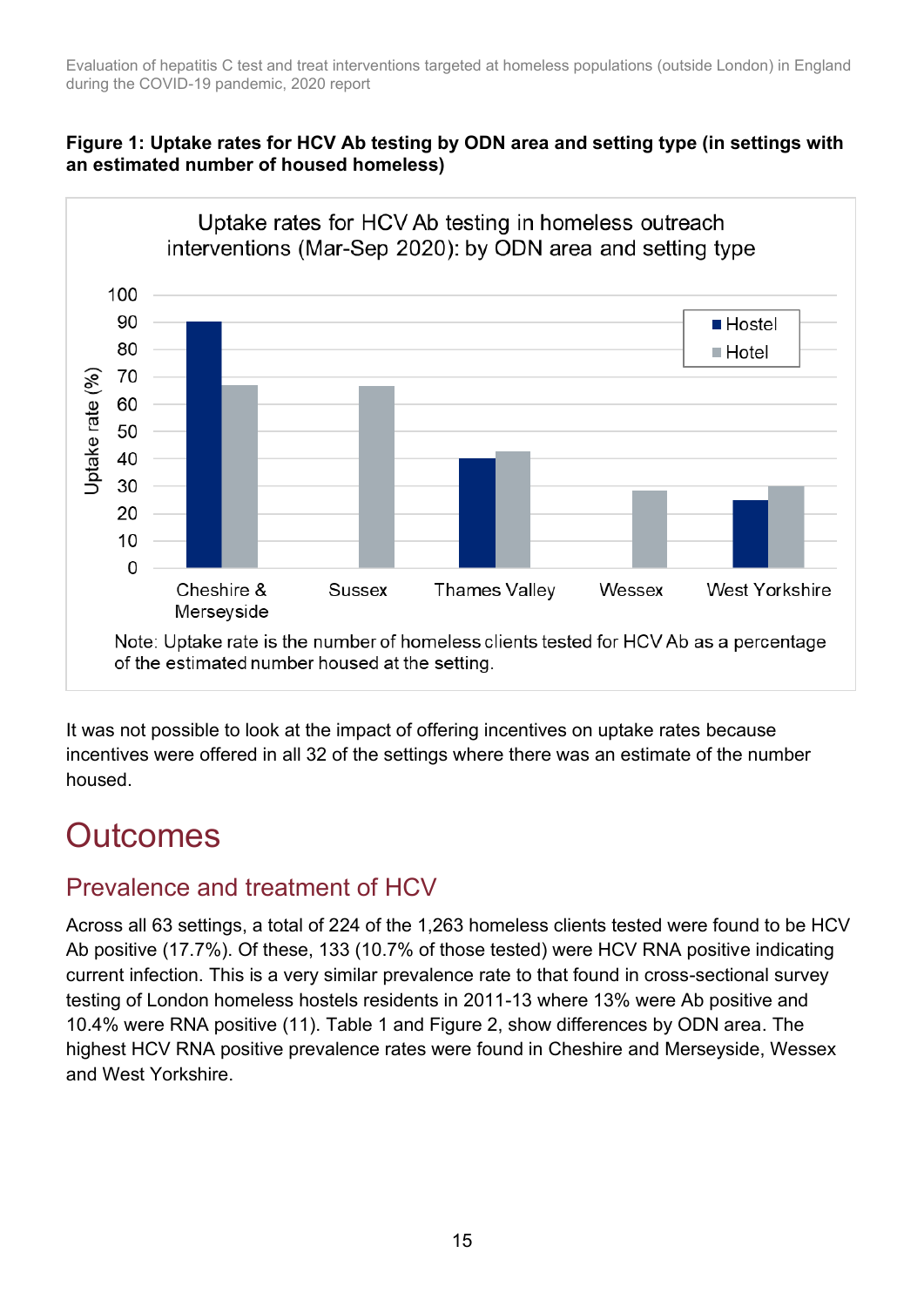|  |  |  | Table 1: HCV prevalence and treatment data for homeless clients by ODN area |  |
|--|--|--|-----------------------------------------------------------------------------|--|
|--|--|--|-----------------------------------------------------------------------------|--|

|                                  |            | <b>HCV Ab positive</b> |                   | <b>HCV RNA positive</b> |                          | <b>Offered treatment</b> |                           | <b>Started treatment</b> |                    |
|----------------------------------|------------|------------------------|-------------------|-------------------------|--------------------------|--------------------------|---------------------------|--------------------------|--------------------|
| <b>ODN</b> Area                  | No. tested | No.                    | % of those tested |                         | % of those tested<br>No. |                          | % of those RNA +ve<br>No. |                          | % of those offered |
| All recorded                     | 1263       | 224                    | 17.7              | 133                     | 10.5                     | 92<br>69.2               |                           | 83                       | 90.2               |
| <b>Cheshire &amp; Merseyside</b> | 447        | 105                    | 23.5              | 65                      | 14.5                     | 64                       | 98.5                      | 64                       | 100.0              |
| Surrey                           | 123        | $\overline{7}$         | 5.7               | 0                       | 0.0                      | N/A                      |                           | N/A                      |                    |
| <b>Sussex</b>                    | 180        | N/A                    |                   | 12                      | 6.7                      | 3<br>25.0                |                           | $\mathbf{3}$             | 100.0              |
| South West Peninsula             | 194        | 60                     | 30.9              | 19                      | 9.8                      | $\overline{0}$           | 0.0                       | $\overline{0}$           | 0.0                |
| <b>Thames Valley</b>             | 199        | 11                     | 5.5               | $\overline{7}$          | 3.5                      | 6                        | 85.7                      | $\mathbf 1$              | 16.7               |
| <b>Wessex</b>                    | 60         | 12                     | 20.0              | 10                      | 16.7                     | 6                        | 60.0                      | $5\phantom{1}$           | 83.3               |
| <b>West Yorkshire</b>            | 60         | 29                     | 48.3              | 20                      | 33.3                     | 16                       | 80.0                      | 10                       | 62.5               |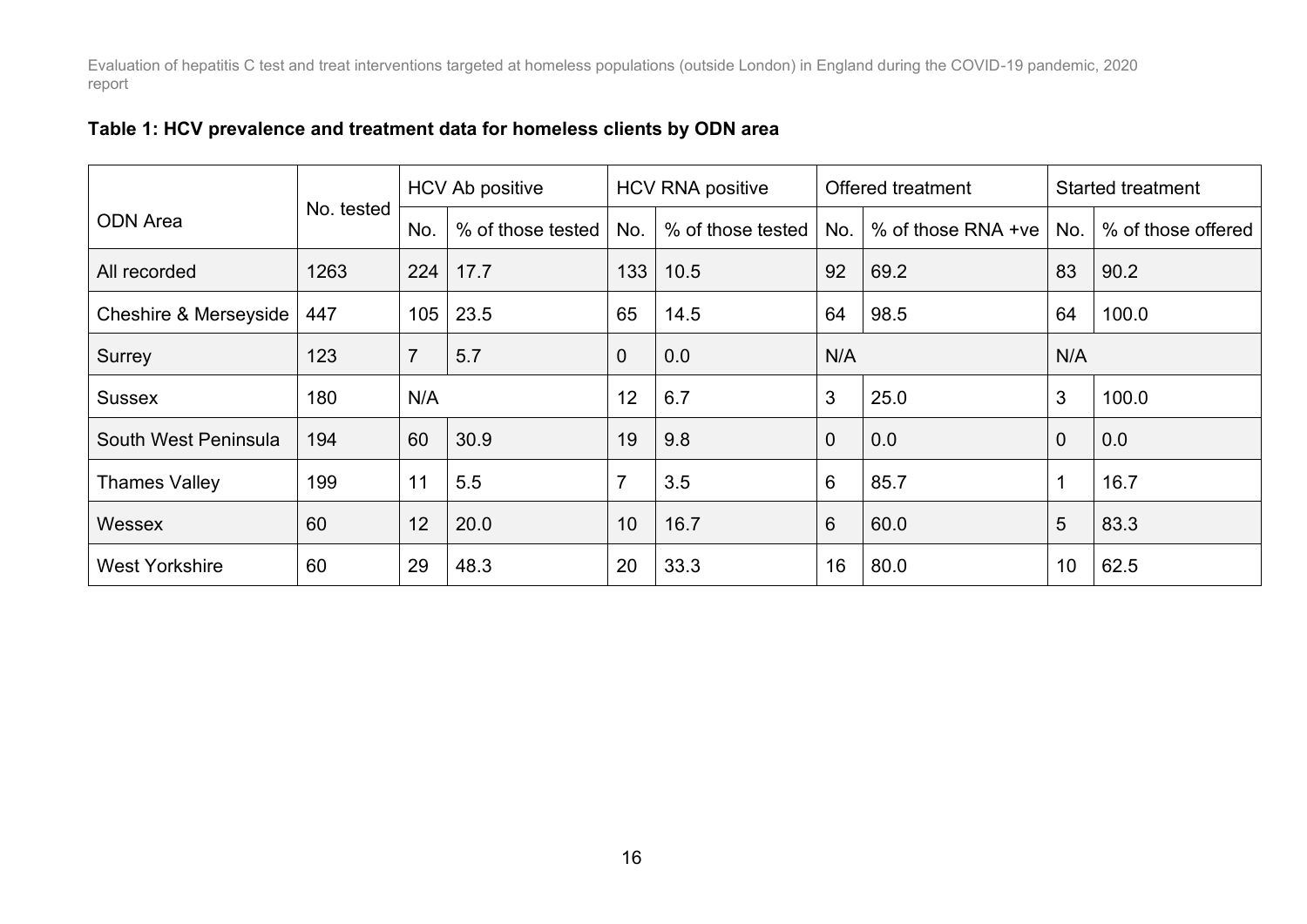#### **Figure 2: HCV prevalence rates in clients tested during homeless outreach interventions, by ODN area**



Overall, of the 1,263 clients tested, at the time of data submission 92 (69.2% of those testing RNA positive) had been offered treatment and 83 (90.2% of those offered) had started on treatment. Treatment initiation rate was highest in Cheshire and Merseyside where 98.5% of those tested as RNA positive had been offered treatment (Table 1 and Figure 3). However, as previously mentioned, data for other areas (such as the South West Peninsula) may still be pending.

The data on number finishing treatment and being tested for SVR was too incomplete (either because not enough time had passed, or the data had not been submitted) to be used in this evaluation.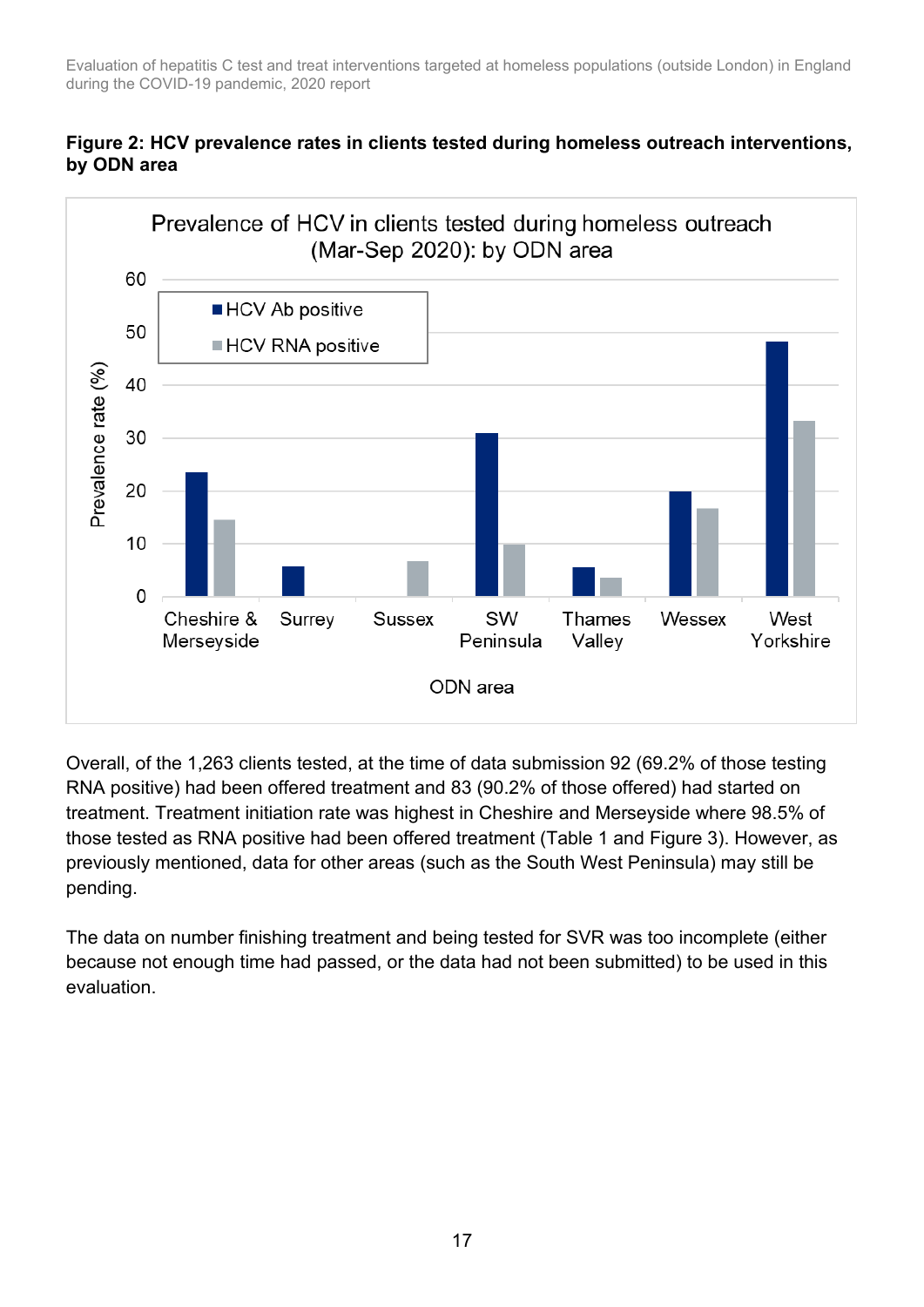

#### **Figure 3: Percentage of homeless clients offered and started on HCV treatment, by ODN area**

Table 2 provides a breakdown of prevalence and treatment by gender, ethnicity and other characteristics. This data was very incomplete, as indicated by the substantial number of 'unknowns' so limited inferences can be made. Prevalence was highest amongst those who were recorded as past or current drug injectors, where 44.5% of those tested were HCV Ab positive and 23.6% were HCV RNA positive (compared with 15.2% and 9.5% respectively for those whose injecting status was unknown).

Prevalence was also slightly higher in males (10.5% RNA positive) compared to females (9.2%), where sex known, and in those identified as White British (11.3%) compared to other recorded ethnicities (2.5%), where ethnicity known.

Clients who were recorded as having spent time in prison had higher recorded prevalence than those who reported not having been in prison (16.8% RNA positive compared with 7.3%) and those who were already engaged with drug services also had higher prevalence rates (21.1% compared with 10.3% where engagement with drug services was unknown).

The proportion of those offered treatment who had started was lower for those recorded as past or current drug injectors (63.3%) compared with those whose status was unknown (100%).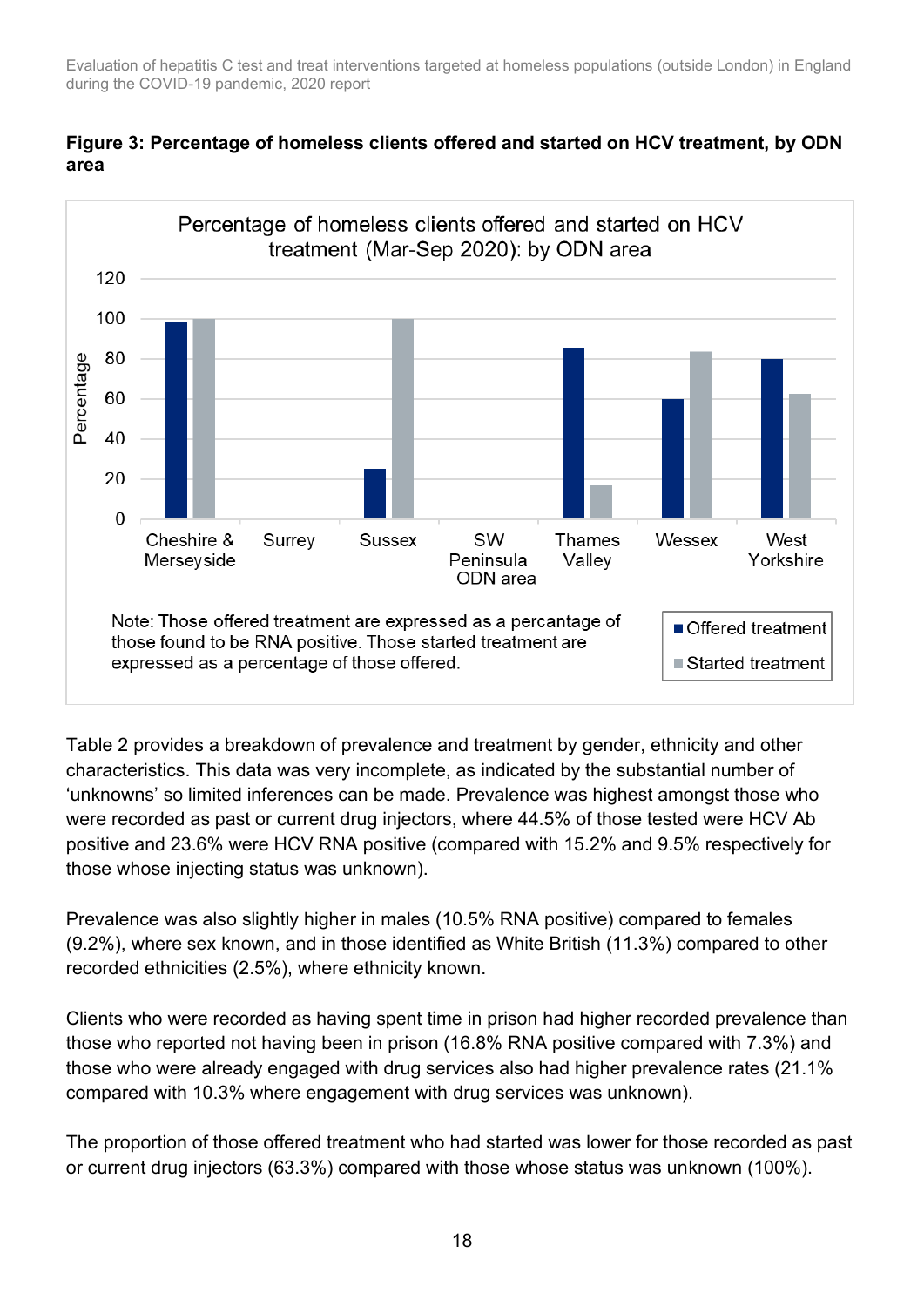Where sex known, a lower proportion of males who had been offered treatment had started (90.6%) compared to females (100%).

Table 2 also shows outcomes by whether or not incentives were given but these should be interpreted with extreme caution given the quality of the data and the fact that confounding factors have not been taken into account. HCV prevalence was higher in those settings where non-monetary or no incentives were given. Treatment initiation rates were highest when monetary incentives were given but data on this is still pending for some areas.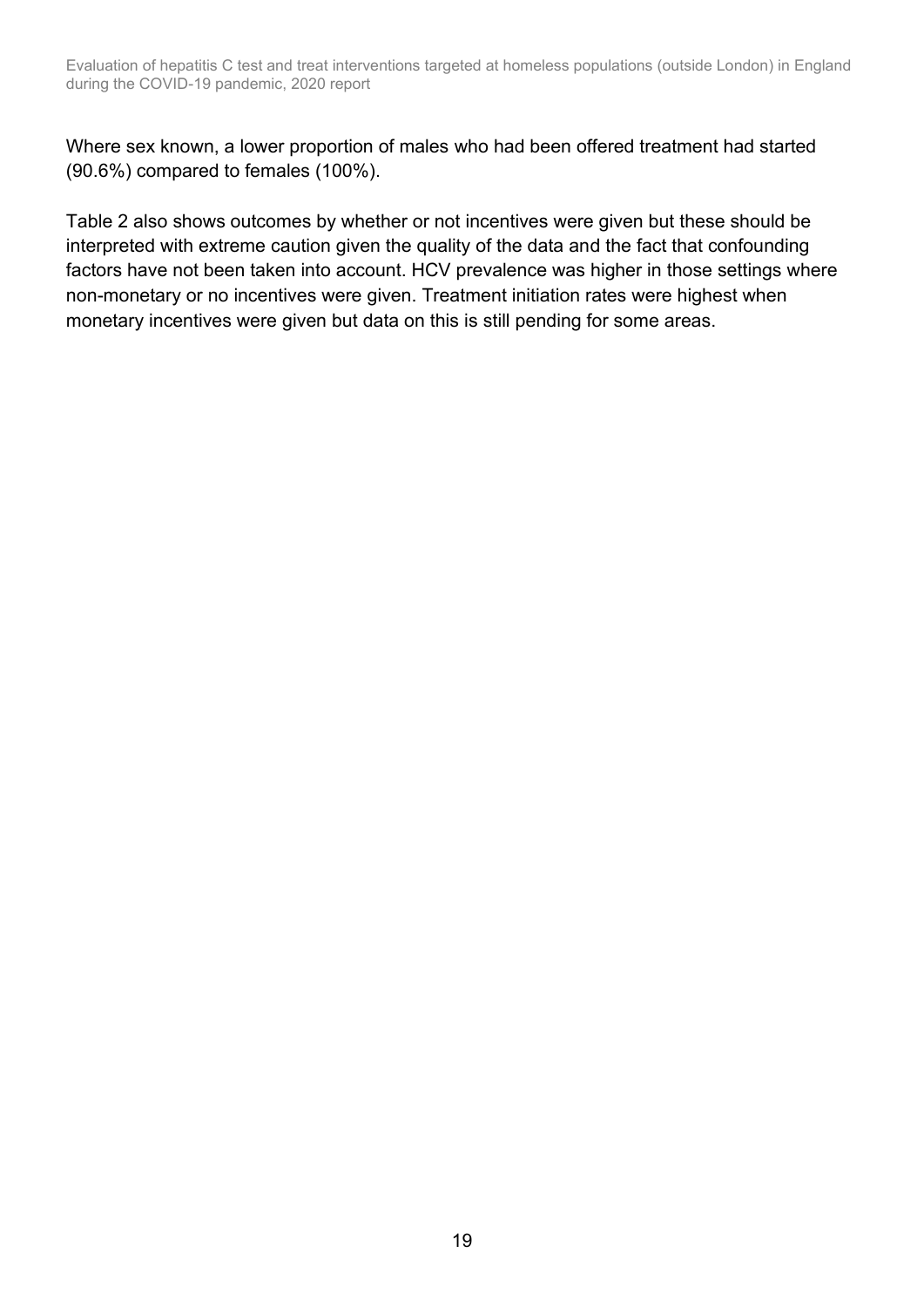|                               |                      |               | <b>HCV Ab positive</b> |                      | <b>HCV RNA positive</b> |                      | Offered treatment |                       | <b>Started treatment</b> |                       |
|-------------------------------|----------------------|---------------|------------------------|----------------------|-------------------------|----------------------|-------------------|-----------------------|--------------------------|-----------------------|
|                               |                      | No.<br>tested | No.                    | % of those<br>tested | No.                     | % of those<br>tested | No.               | % of those<br>RNA +ve | No.                      | % of those<br>offered |
|                               | <b>Total</b>         | 1263          | 224                    | 17.7                 | 133                     | 10.5                 | 92                | 69.2                  | 83                       | 90.2                  |
|                               | Male                 | 705           | 140                    | 19.9                 | 74                      | 10.5                 | 64                | 86.5                  | 58                       | 90.6                  |
| Gender                        | Female               | 240           | 44                     | 18.3                 | 22                      | 9.2                  | 17                | 77.3                  | 17                       | 100.0                 |
|                               | Unknown              | 318           | 40                     | 12.6                 | 37                      | 11.6                 | 11                | 29.7                  | 8                        | 72.7                  |
|                               | <b>White British</b> | 204           | 36                     | 17.6                 | 23                      | 11.3                 | 19                | 82.6                  | 19                       | 100.0                 |
| <b>Ethnicity</b>              | Other                | 40            | $\overline{2}$         | 5.0                  |                         | 2.5                  |                   | 100.0                 |                          | 100.0                 |
|                               | <b>Unknown</b>       | 1019          | 186                    | 18.3                 | 109                     | 10.7                 | 72                | 66.1                  | 63                       | 87.5                  |
|                               | Yes                  | 182           | 81                     | 44.5                 | 43                      | 23.6                 | 30                | 69.8                  | 19                       | 63.3                  |
| Past/current                  | No                   | 148           | 1                      | 0.7                  |                         | 0.7                  | 0                 | 0.0                   | 0                        | 0.0                   |
| drug injector                 | <b>Unknown</b>       | 933           | 142                    | 15.2                 | 89                      | 9.5                  | 64                | 69.7                  | 64                       | 100.0                 |
| Past time in<br>prison        | Yes                  | 107           | 33                     | 30.8                 | 18                      | 16.8                 | 12                | 66.7                  | 9                        | 75.0                  |
|                               | <b>No</b>            | 151           | 17                     | 11.3                 | 11                      | 7.3                  | 9                 | 81.8                  | 6                        | 66.7                  |
|                               | Unknown              | 1005          | 174                    | 17.3                 | 104                     | 10.3                 | 71                | 68.3                  | 68                       | 95.8                  |
| Engaged with<br>drug services | Yes                  | 95            | 26                     | 27.4                 | 20                      | 21.1                 | 15                | 75.0                  | 9                        | 60.0                  |
|                               | No                   | 130           | 16                     | 12.3                 | 6                       | 4.6                  | 3                 | 50.0                  | 3                        | 100.0                 |
|                               | <b>Unknown</b>       | 1038          | 182                    | 17.5                 | 107                     | 10.3                 | 74                | 69.2                  | 71                       | 95.9                  |
| Incentives                    | None                 | 103           | 33                     | 32.0                 | 13                      | 12.6                 | $\overline{0}$    | $\overline{0}$        | 0                        | $\overline{0}$        |
|                               | Non-monetary         | 148           | 44                     | 29.7                 | 30                      | 20.3                 | 22                | 73.3                  | 15                       | 68.2                  |
|                               | Monetary             | 1012          | 147                    | 14.5                 | 90                      | 8.9                  | 70                | 77.8                  | 68                       | 97.1                  |

#### **Table 2: HCV prevalence and treatment data for homeless clients by key characteristics**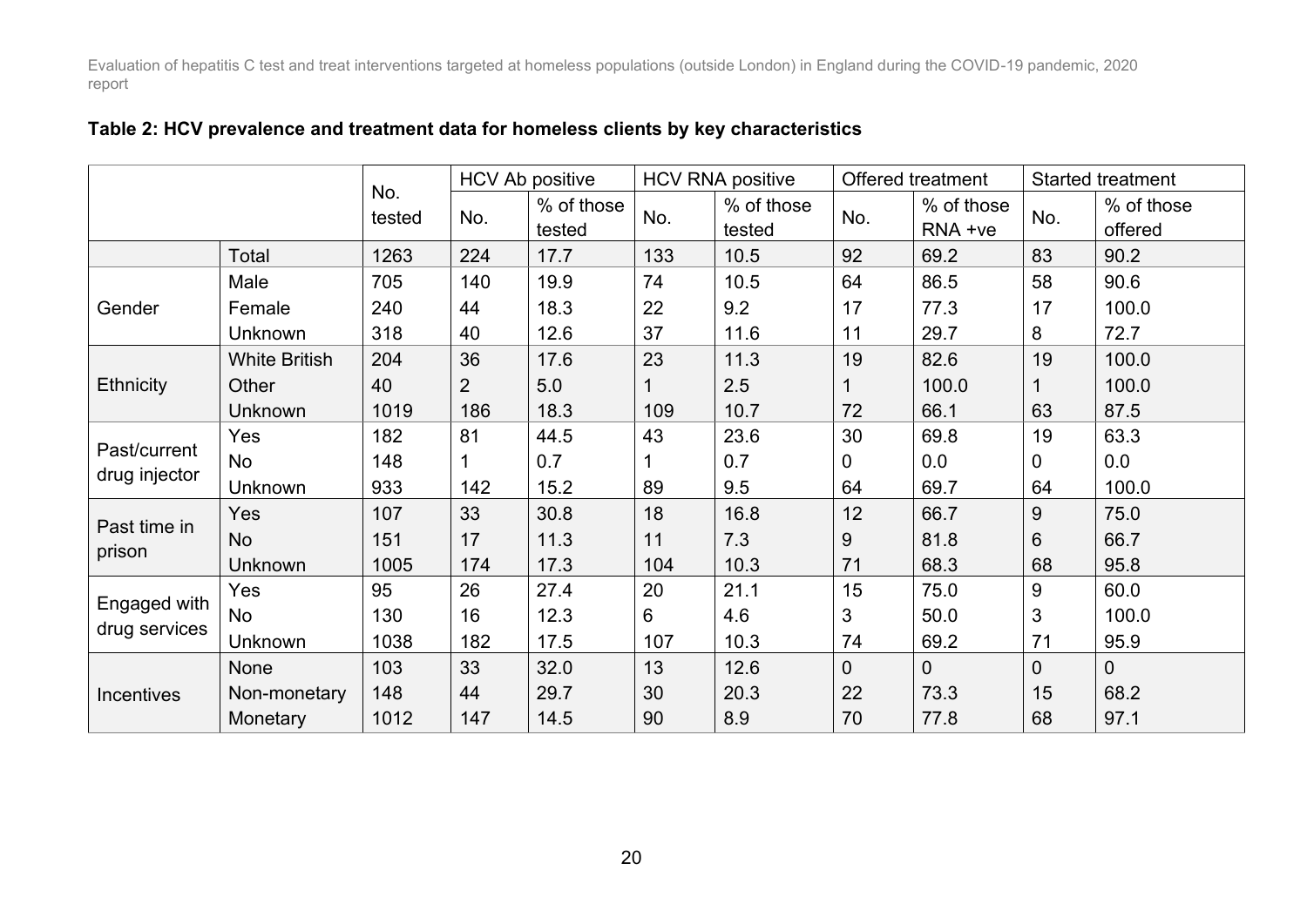Figure 4 shows that between March and September 2020, 1,263 homeless clients were tested in the 7 ODN areas that submitted data, resulting in 83 clients starting on treatment.





## Feedback from clients via providers

Although no formal consultation with clients was conducted for this evaluation, providers were asked what feedback they received from clients during the interventions. Generally, they felt that the clients were happy to engage with the testing and, in fact, one provider said clients had been asking for it because they had engaged in risky behaviours during lockdown.

Another provider reported that clients were often very relieved, and sometimes proud, of a negative result. In fact, some clients asked for a record of the result as this was part of their treatment recovery plan and demonstrated their abstinence from risky behaviours.

Some providers felt that COVID-19, with the associated lockdown and temporary housing, had given their clients a time to reflect and re-engage with their own health.

Providers felt that using settings such as the hotels and hostels for testing meant the barrier of having to travel to a healthcare facility was removed for the clients. Some also reported that the interventions were positively received because clients felt less abandoned.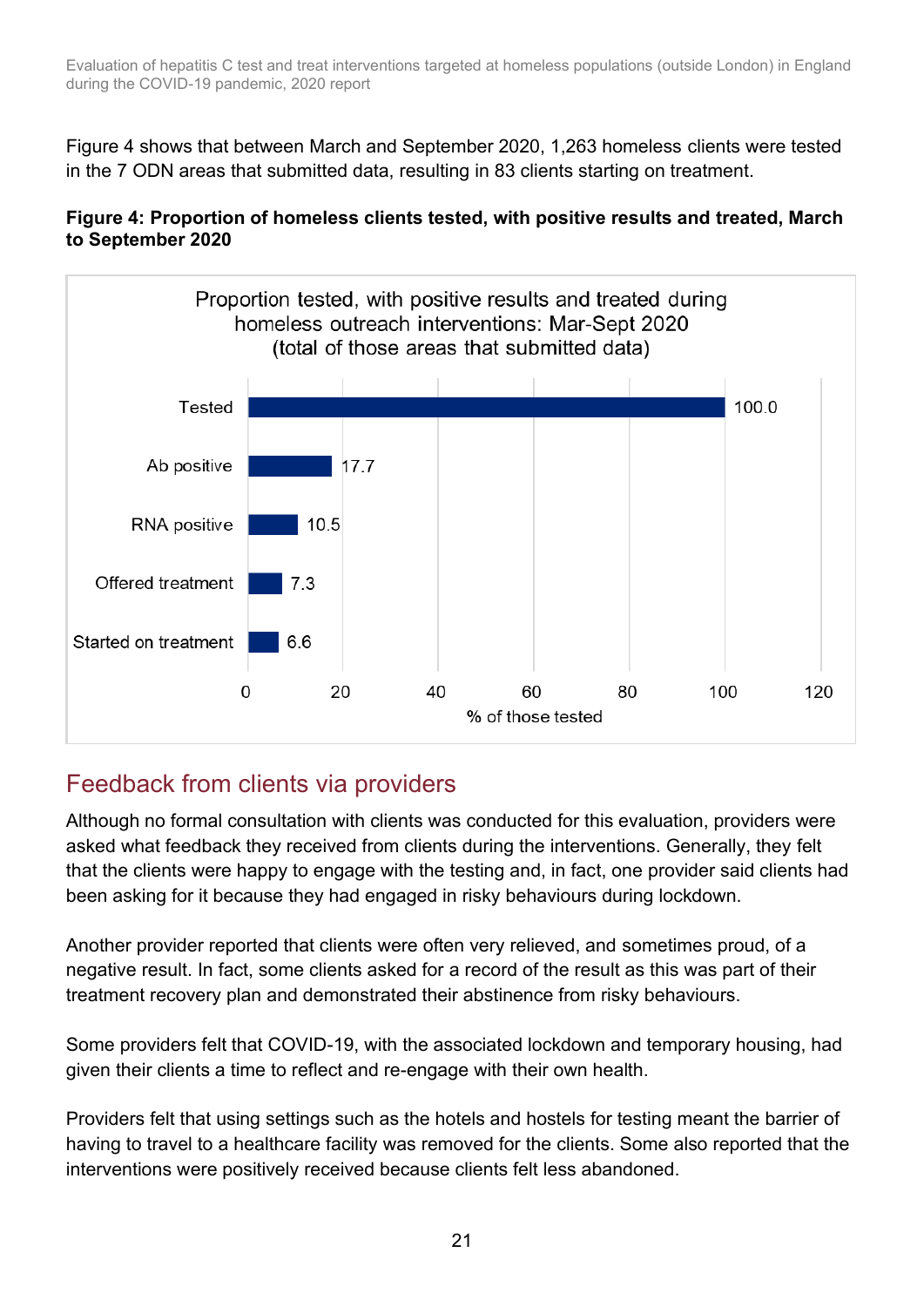Some clients had expressed a desire to be tested for COVID-19 but none of the HCV testing providers reported that they were also able to offer this.

One provider reported that clients particularly liked being tested with the Fibroscan (12) because it provides a visual representation of their liver health.

Some negative feedback from clients was also reported. For instance, in one setting they did not like being targeted with fliers under their doors. Another provider said that initial resistance to be tested was overcome once HCV was explained to them, stigma was reduced and the noninvasive nature of the Ab testing was made clear.

### Other outcomes and impacts

In many settings other health and wellbeing interventions were carried out at the same time as the HCV testing. These included screening for other diseases (such as HIV, Hepatitis B and TB), smoking cessation advice and health checks. Very limited data was submitted on these other interventions and their outcomes so it has not been possible to include it in this evaluation. A few providers commented that referring clients to other services (for example, re-engagement with substance misuse services) is another successful outcome from the interventions.

In some areas, conducting the interventions has raised awareness of HCV amongst partner organisations which the providers hope may lead to other collaborations in the future. One also mentioned that the interventions had provided an opportunity to recruit new peer supporters.

While some of the longer-term or downstream outcomes are not directly measured in this evaluation, it is reasonable to assume that reductions in risk of onward HCV transmission, admissions for HCV-related severe liver disease, and progression of disease will occur among those homeless persons newly diagnosed through this intervention. In turn these may contribute to broader impacts on strategic goals to reduce morbidity, premature mortality and inequalities.

# <span id="page-20-0"></span>**Discussion**

#### **HCV test and treat interventions with the homeless population during COVID-19 were widespread and had substantial impact**

The July survey of Hep C Trust peer support leads revealed that, despite a national lockdown, HCV test and treat interventions with the temporarily housed homeless population were widespread during the COVID-19 pandemic with all respondents reporting some such activity over the past month.

Without these interventions, it is unlikely that this level of testing and treatment in the homeless population would have been achieved because most regular HCV services were disrupted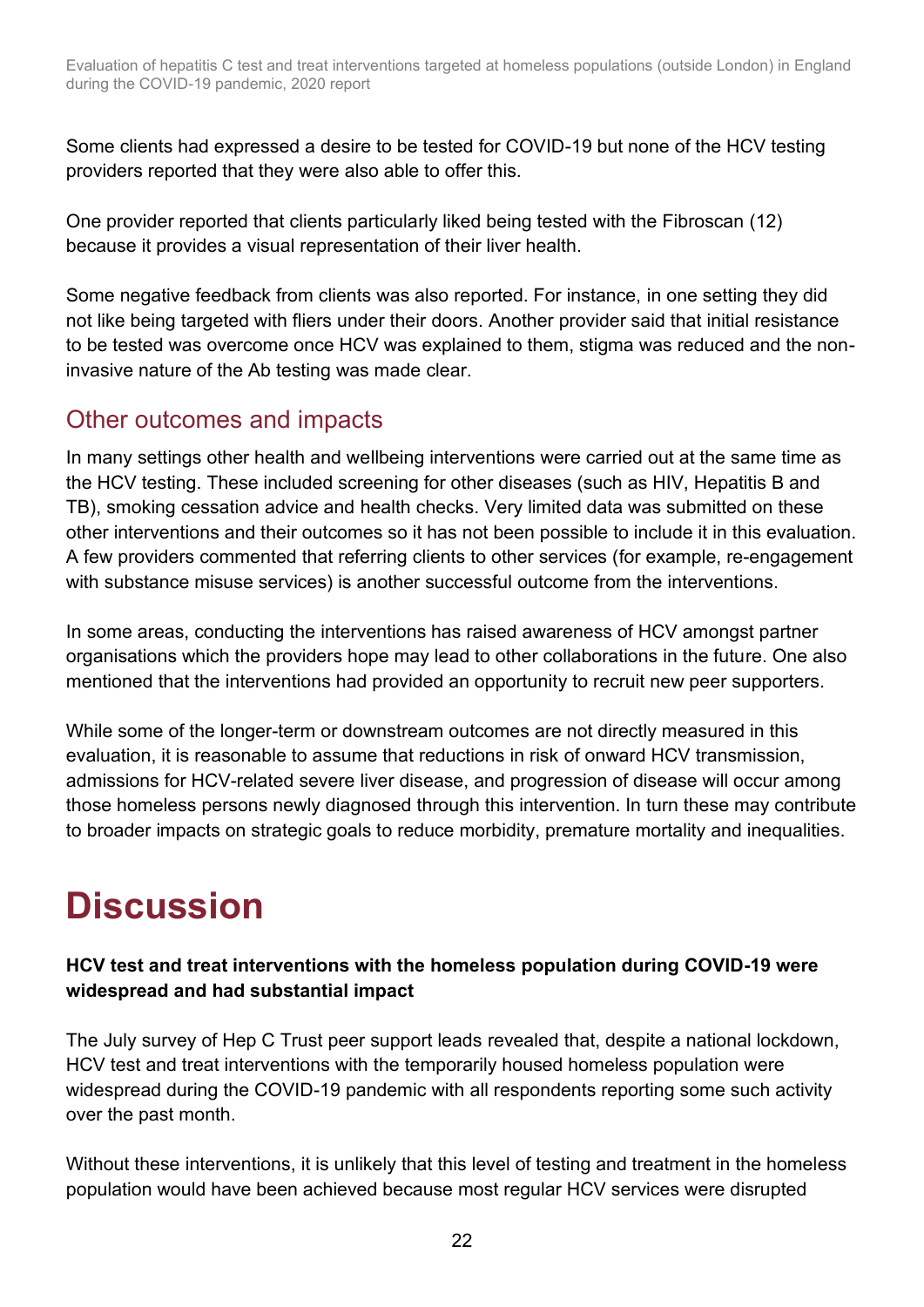during lockdown and, even if they were operating, may not have achieved the engagement that was possible through this outreach work.

The interventions appear to have had other positive consequences such as providing additional services, including giving harm reduction advice. They also provided an opportunity for raising awareness of HCV and reducing stigma amongst partner organisations and homeless clients; this may lead to new collaborations and initiatives in the future.

An adverse consequence identified is that some clients felt negatively targeted by the intervention and associated promotional materials.

In terms of the approaches used for the interventions, data collected from providers reveals the majority (87%) used hostels and hotels, where the homeless were being temporarily housed, as the settings for HCV testing.

All the interventions involved some sort of collaboration between organisations. Some of the main differences between the interventions were a consequence of the varied range of organisations and individuals involved in these partnerships. For instance, collaboration with TB services meant that venous bloods were taken for testing whereas a partnership with smoking cessation meant vapes were available as an incentive.

#### **There are important barriers and enablers to carrying out HCV test and treat homeless interventions during a global pandemic**

The barriers to carrying out interventions that have been identified in this evaluation included resistance from partner organisations, particularly hotel staff but also, in one case, the local authority.

Other barriers included the impacts of COVID-19; for instance, staff redeployment and restrictions on service delivery, such as a ban on face-to-face contact. In some cases, the 'red tape' of the COVID-19 restrictions presented a real challenge to providers who found it difficult to get approval for outreach interventions.

Conversely, in other areas, the COVID-19 situation was an enabler, apparently reducing bureaucracy and galvanising partners into action.

Structural enablers included having existing collaborations in place so that interventions could get going more quickly. Speed was also increased when providers were able to adapt existing resources such as risk assessments, protocols and promotional materials rather than starting from scratch.

Working with peer supporters appears to be a key process enabler whereas the effectiveness of using incentives is less certain. Providing clients with a record of their negative result to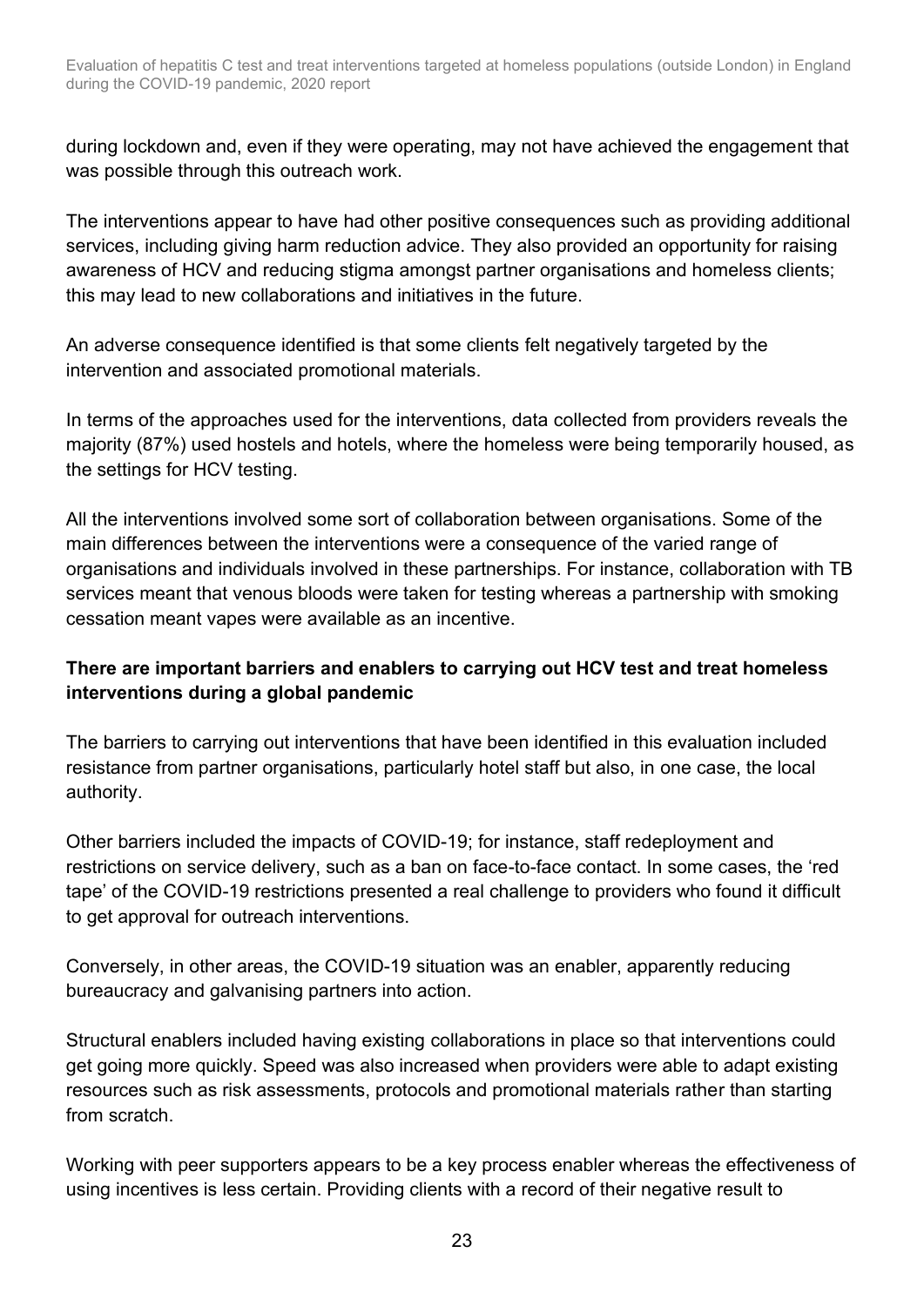complement their treatment recovery plan may have some benefit and warrants further evaluation. Having some sort of informal engagement with staff from the settings and with clients, prior to intervention delivery, appeared to build relationships and reduce the stigma associated with HCV.

Rapid testing and treatment initiation are important and can be achieved through use of a rapid point of care (10) machine and pan-genotypic drugs.

Various enablers to sustaining engagement with treatment have been found. These include providing mobile phones to clients and linking with key workers. The effectiveness of incentives, however, remains uncertain.

## <span id="page-22-0"></span>Recommendations

## Build strong partnerships

Collaboration with other local organisations (including homeless healthcare, drug and alcohol teams, sexual health services and housing) improves access to this client group and provides vital local intelligence. The homeless population are not a homogenous group, but local partners will help intervention providers to understand their needs and what will work best (for example, in terms of promotional materials, settings and incentives). Having pre-existing partnerships will make it easier to quickly instigate such interventions and increase the likelihood of success. There are numerous sources of guidance on establishing partnerships which may be of use to providers (13,14). Additionally, NHS England should continue to be actively engaged with local initiatives and support interested stakeholders to link up with other relevant partners in the local health economy.

This evaluation found that peer supporters are particularly important in increasing people's engagement with HCV testing and treatment and, crucially, can be instrumental in engaging the most marginalised individuals with care.

## Promote testing interventions using appropriate content and language to avoid stigma

In this evaluation, providers found that promotional messaging was helpful and that it should include:

- practical information, such as dates and times of testing
- information on the range of HCV risk factors to reduce stigma by making it clear that HCV is not just relevant to PWID
- explanation of the type of testing that will take place as engagement tends to be better if clients know that blood does not need to be taken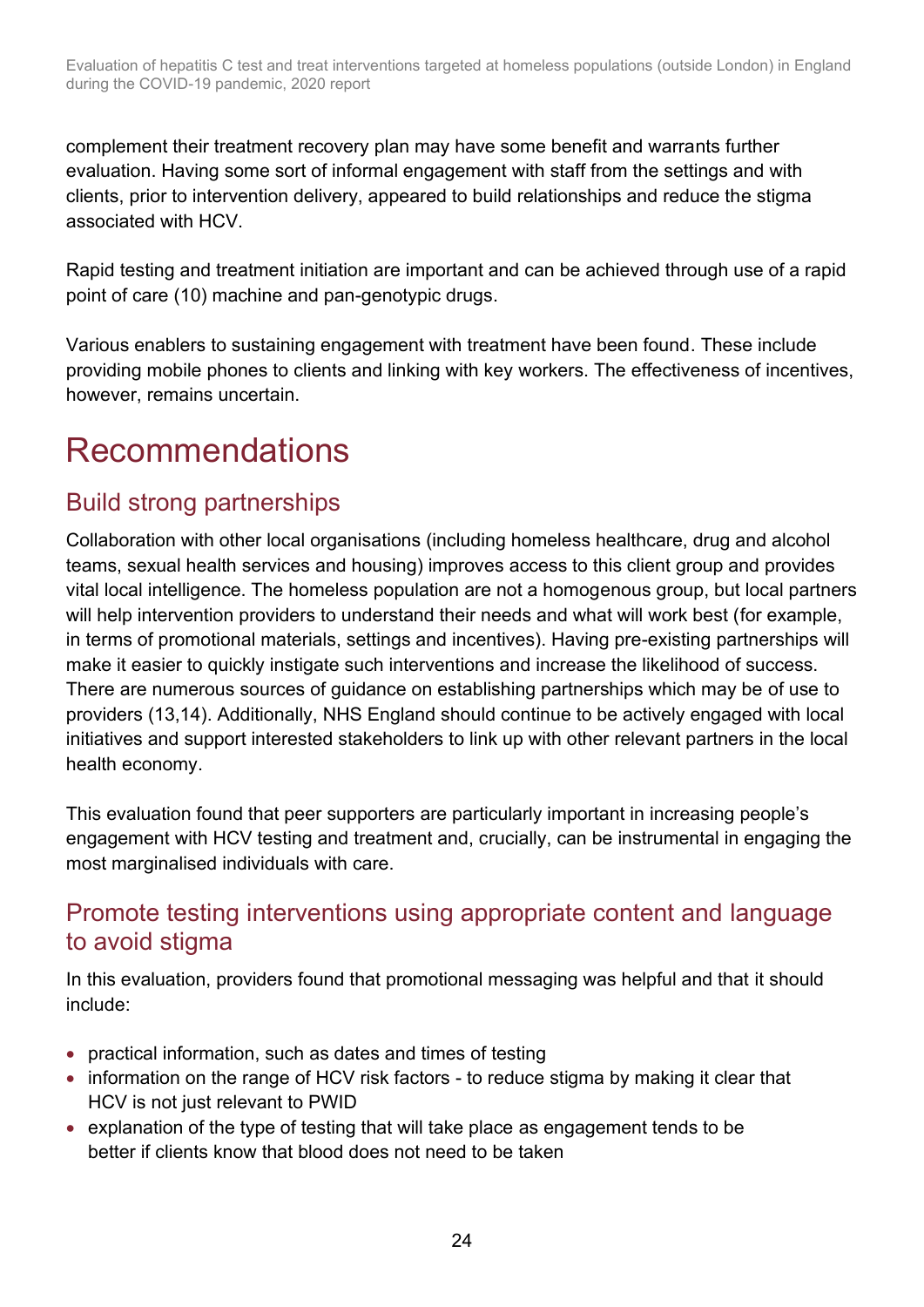Existing promotional resources and templates, produced by PHE and other bodies, should be made more explicitly available to local providers.

Promoting interventions with partners who are already working with homeless clients (such as hostel staff, peer supporters or housing key workers) should increase engagement.

In addition to promoting specific initiatives, providers in this evaluation reported that general HCV awareness raising, such as explaining the different risk factors, helped to reduce stigma and subsequently improved engagement with both partner organisations and clients; both local and national bodies have a role to play in this.

## Use incentives, but monitor their effectiveness

Most interventions with the homeless made use of incentives but many providers are unsure of their effectiveness. NICE recommends considering incentives for HCV testing for users of drug services (15). Several studies suggest the use of incentives is effective (16–19) but others have found that the evidence is inconclusive (20, 21). Therefore, further monitoring and evaluation of the use of incentives for homeless HCV test and treat interventions is required and subsequent evidence-based guidance needs to be made very accessible to providers.

## Adopt a flexible approach to the practical arrangements for testing and ideally use oral swabs, DBS or rapid point of care testing

There are a range of options for testing of homeless clients in a pandemic situation; these include outreach in hotels and hostels, mobile units and temporary shelters in outdoor spaces such as car parks. Providers need the flexibility to be innovative, such as purchasing gazebos or collaborating with partners who already have a mobile unit. Using oral swabs or DBS may be more appropriate in these non-clinical spaces than taking blood; especially as these are more acceptable methods for the target population. Use of a rapid point of care HCV RNA testing (10) machine is ideal because it allows testing and treatment initiation on the same day.

## Find ways to initiate treatment outside of a clinical setting

In a pandemic situation, ways to initiate treatment outside of a clinic could include a follow-up session at the hotel or hostel, phone appointments with delivery by courier or treatment collection from a pharmacy. Clients should be assessed for suitability to receive full course of medication at treatment initiation and pan-genotypic treatments should be used to reduce the time between testing and treatment initiation if rapid genotyping is not possible. During pandemic type scenarios, NHSE should clearly communicate guidance for providers on available flexible treatment options.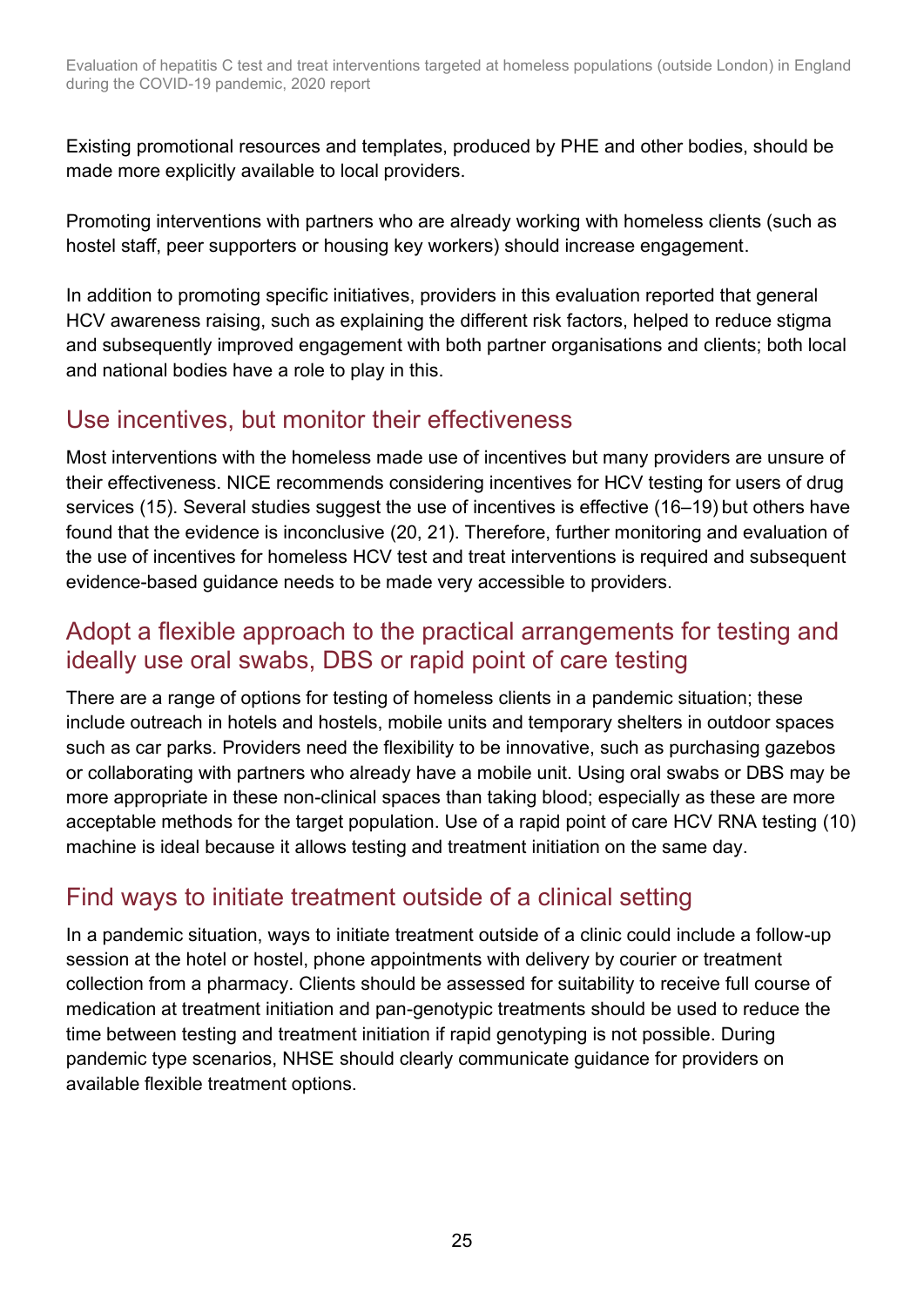### Use innovative ways to keep in contact with, and follow-up, homeless clients

Services should be prepared for homeless clients to move around a lot and, therefore, be difficult to follow-up. Approaches to maintaining contact could include liaising with key workers, providing mobile phones or using peer supporters.

### Ensure a risk assessment is done and pandemic precautions are implemented

Conducting a risk assessment before any intervention takes place would ideally involve a visit to the setting. Templates are available for providers to use in conducting risk assessments and developing standard operating protocols (22, 23).

## Adopt a whole health approach

HCV interventions with the homeless should be expanded into a whole health approach by offering other services such as screening for COVID-19 infection or other diseases. However, providers need to balance the benefits of this approach with possible disadvantages such as time delays and over-burdening clients; having existing partnerships in place would help to mitigate these potential problems.

### Carry out monitoring and evaluation of interventions

It is vital that interventions are monitored and evaluated in order to ascertain impacts – both intended and unintended – and learn lessons for the future. In order to do this, providers should ensure that the data set out in the logic model [\(Appendix 1\)](#page-26-1) and associated dataset [\(Appendix](#page-28-0)  [3\)](#page-28-0) is available for purposes of monitoring and evaluation. Demographic details should be collected so that the effectiveness of interventions by sub-group can be determined.

Providers should also record data on testing delivered by community partners on other services offered alongside HCV testing so that these can be evaluated too. Providers can use the metrics in this evaluation report as a template for evaluating their own data and can link with their local PHE Centre colleagues for further support (24).

## <span id="page-24-0"></span>**Limitations**

A major limitation of this evaluation was that data was not available for all the areas that had been doing homeless outreach HCV testing and linkage to care. Furthermore, the quality and completeness of the available quantitative data was poor. For instance, it was difficult to calculate uptake of testing as the number of homeless housed in a setting was often unknown or had been estimated with uncertain accuracy.

Much of the data on individuals was anonymised and, therefore, further analysis of outcomes via linkage to other databases, such as the treatment registry, was not possible.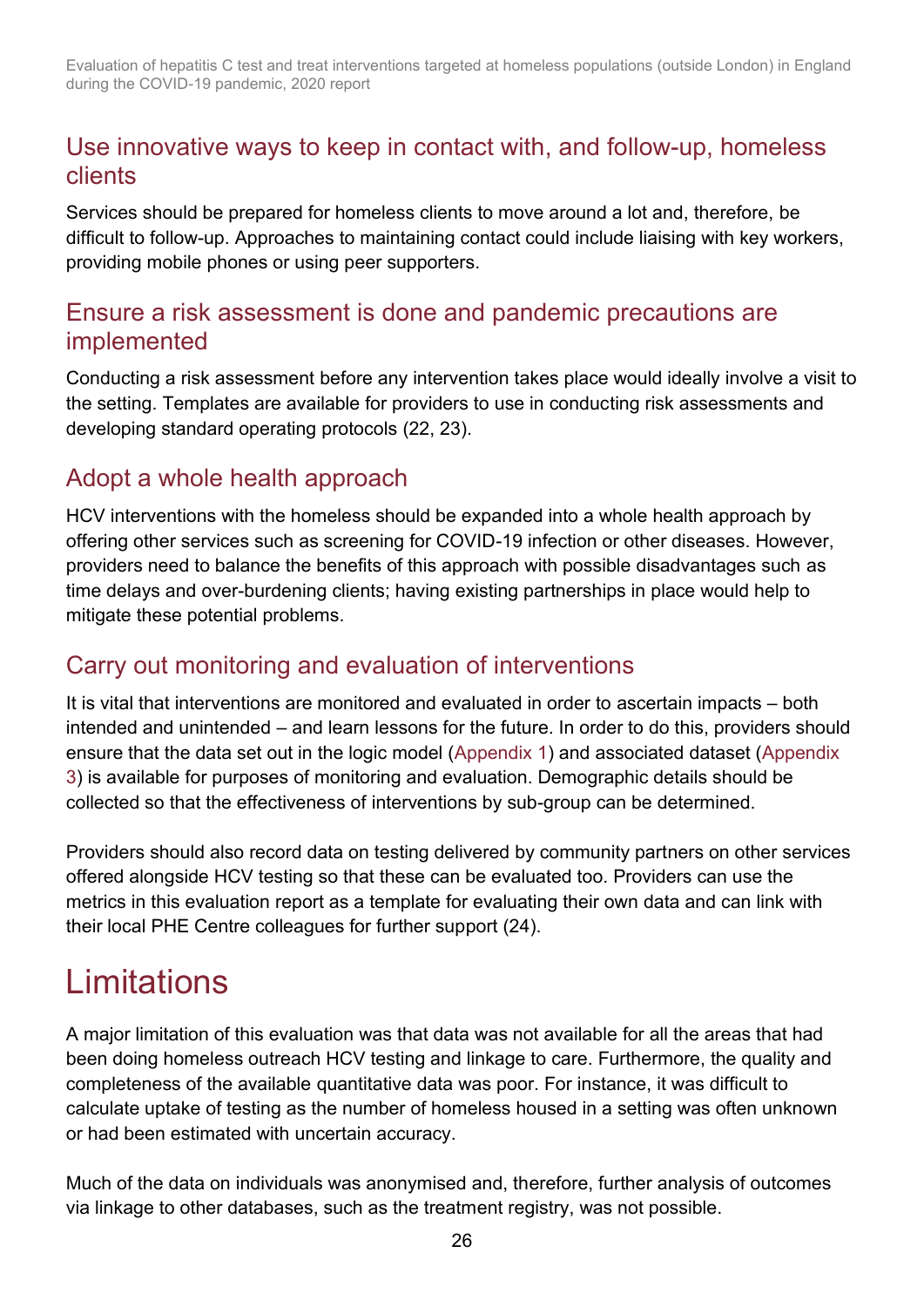The qualitative analysis would have been more robust if interviews with providers had been audio-recorded, transcribed and analysed thematically.

Analysis of outcomes could have been improved by consulting directly with the homeless clients in order to understand how acceptable they found the interventions.

It was important to produce the evaluation in a timely fashion so lessons learnt could inform the ongoing COVID-19 response. However, this meant that some areas were yet to start clients on treatment and very few were able to report treatment outcomes.

# <span id="page-25-0"></span>**Conclusions**

This evaluation provides further evidence of the high prevalence of HCV in the homeless population. It also demonstrates how the initiative and resourcefulness shown by providers across England in testing homeless clients during the COVID-19 pandemic has resulted in levels of HCV diagnosis, with 10.5% having active infection, and high rates of treatment initiation, 90.2% amongst those offered, that would not otherwise have been achieved. In terms of the HCV elimination goal, these interventions have contributed to reducing transmission of HCV in this vulnerable group at a time when transmission risk was likely to be very high due to service disruptions and an increase in risk-taking behaviours.

The lessons learnt through this evaluation are applicable not only to testing and treating the homeless during the on-going pandemic response but also more generally for serving this socially excluded population group. Therefore, providers are strongly encouraged to develop and enhance these types of interventions by making use of the recommendations in this report, particularly by adopting a holistic approach to care which addresses social and economic issues alongside health.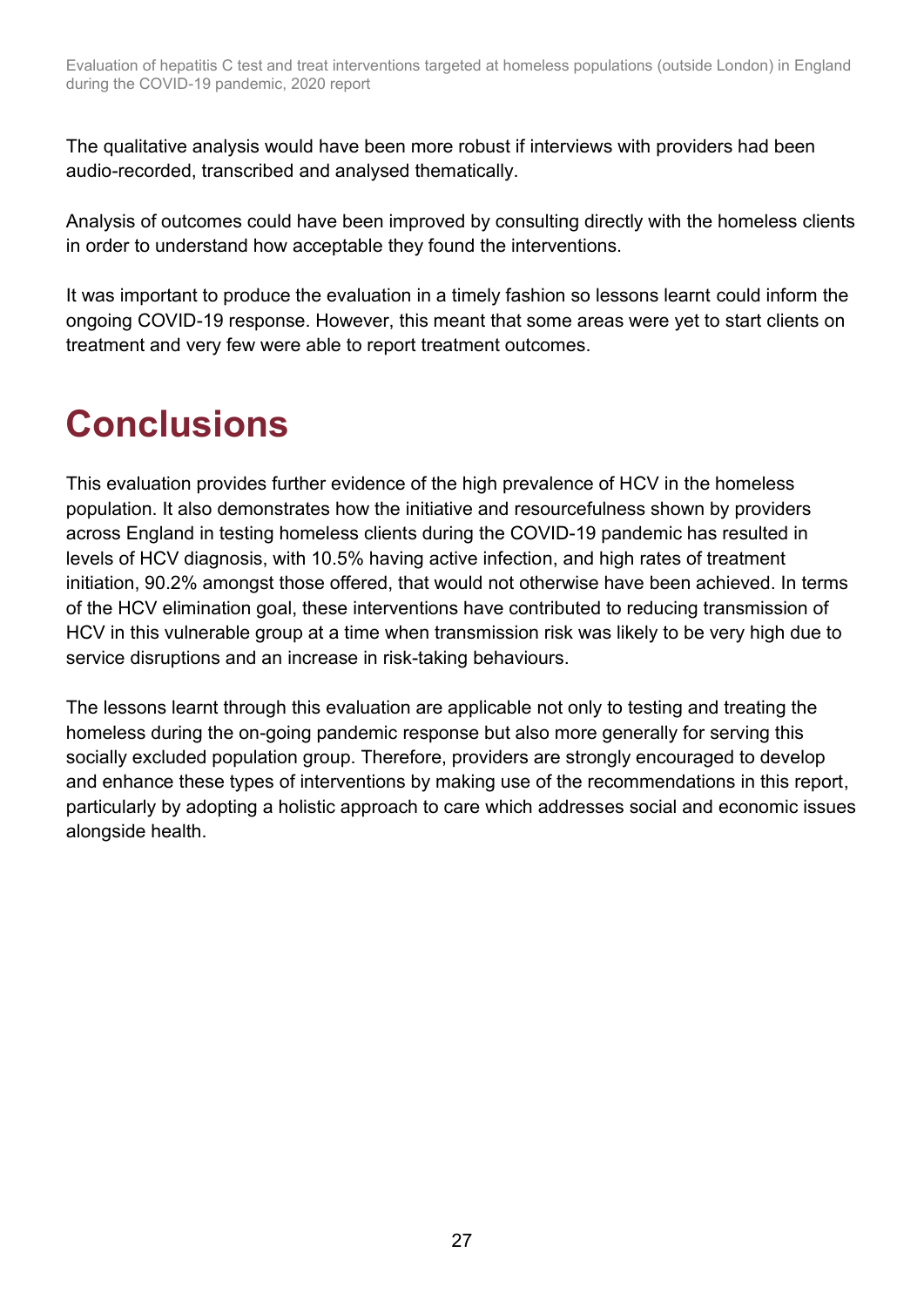# **Appendices**

## Appendix 1: Logical pathway of what to consider and measure at each stage of HCV test and treat homeless initiatives

<span id="page-26-1"></span><span id="page-26-0"></span>

| <b>Inputs</b>                                                                                                                                                                                                                                                                 | <b>Intervention</b>                                                                                                                                                                                                                                                                                                                                                                                                                                                                                                                                                                                                                                               | <b>Outputs</b>                                                                                                               | <b>Outcomes</b>                                                                                                                                                                                                                                                                                                                                                                                                                                                                                                                                                                                                         | <b>Impacts</b>                                                                                                                                                                                                                                                                                     |
|-------------------------------------------------------------------------------------------------------------------------------------------------------------------------------------------------------------------------------------------------------------------------------|-------------------------------------------------------------------------------------------------------------------------------------------------------------------------------------------------------------------------------------------------------------------------------------------------------------------------------------------------------------------------------------------------------------------------------------------------------------------------------------------------------------------------------------------------------------------------------------------------------------------------------------------------------------------|------------------------------------------------------------------------------------------------------------------------------|-------------------------------------------------------------------------------------------------------------------------------------------------------------------------------------------------------------------------------------------------------------------------------------------------------------------------------------------------------------------------------------------------------------------------------------------------------------------------------------------------------------------------------------------------------------------------------------------------------------------------|----------------------------------------------------------------------------------------------------------------------------------------------------------------------------------------------------------------------------------------------------------------------------------------------------|
| • Homeless population<br>currently housed in<br>temporary accommodation<br>• Awareness rasing<br>materials if used<br>• Cost of incentives if used<br>• Peer supporters if used<br>• Staff costs for visiting the<br>accommodation and<br>undertaking tests<br>• Testing kits | • Liaison between ODNs,<br>LAs, service providers and<br>accommodation providers<br>to gain access to housed<br>homeless population<br>• HCV awareness raising<br>amongst housed homeless<br>• Possible visits from peer<br>supporters to encourage<br>uptake of testing and<br>treatment<br>• Possible provision of<br>incentives, such as<br>shopping vouchers, to<br>encourage uptake of<br>testing and treatment<br>• Service providers to visit<br>accommodation to carry<br>out testing and arrange<br>treatment as appropriate<br>• Actions to ensure<br>compliance with the<br>necessary COVID-19<br>precautions - including<br>social distancing and PPE | • Number of housed<br>homeless tested for anti-<br><b>HCV</b><br>• Number of housed<br>homeless tested for HCV<br><b>RNA</b> | • Number of housed<br>homeless identified as HCV<br>antibody positive<br>• Number of housed<br>homeless identified as HCV<br>RNA positive<br>• Number of housed<br>homeless offered treatment<br>• Number of housed<br>homeless starting treatment<br>• Number of housed<br>homeless completing<br>treatment<br>• Number of housed<br>homeless who have<br>achieved SVR<br>• Increased awareness of<br>HCV amongst housed<br>homeless<br>• Reduction in hospital<br>admissions for HCV-related<br>severe liver disease<br>• Reduction in progression<br>of disease<br>• Reduction of risk of<br>onward HCV transmission | • Reduction in HCV<br>incidence and prevalence<br>• Improving equity of access<br>to HCV testing and<br>treatment<br>• Contributing to NHS<br><b>Outcomes Framework</b><br>domains of improving<br>quality of life and<br>preventing premature death<br>• Contributing to WHO<br>elimination goals |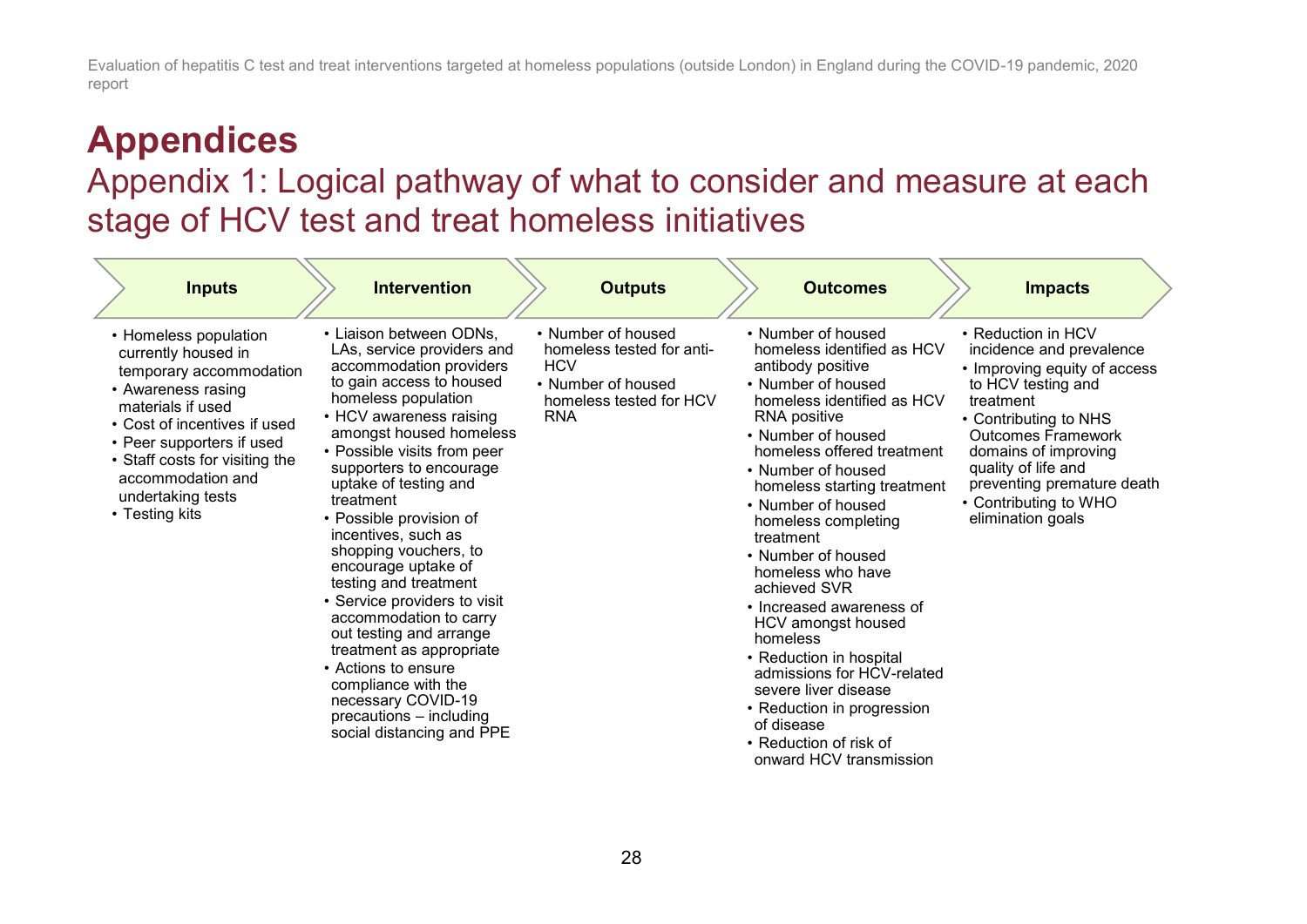## <span id="page-27-0"></span>Appendix 2: Questionnaire circulated to Hepatitis C Trust Peer Support Programme Leads (July 2020)

What ODN area do you work in? Has any outreach testing been conducted during the past month? If yes, in which setting(s)? In which population group(s) (for example, homeless or injecting drug users)? Which organisation(s) were involved? Are new patients being started on treatment? Is treatment being provided as full course at start or incrementally? Have there been any changes to the way treatment is being delivered to patients? Please give further details of delivery method How are treatment outcomes being measured? Please give further details Have you been involved in any work on harm reduction? If yes, what activities? Please give further details Have there been any other changes or new initiatives not already described which are relevant to highlight?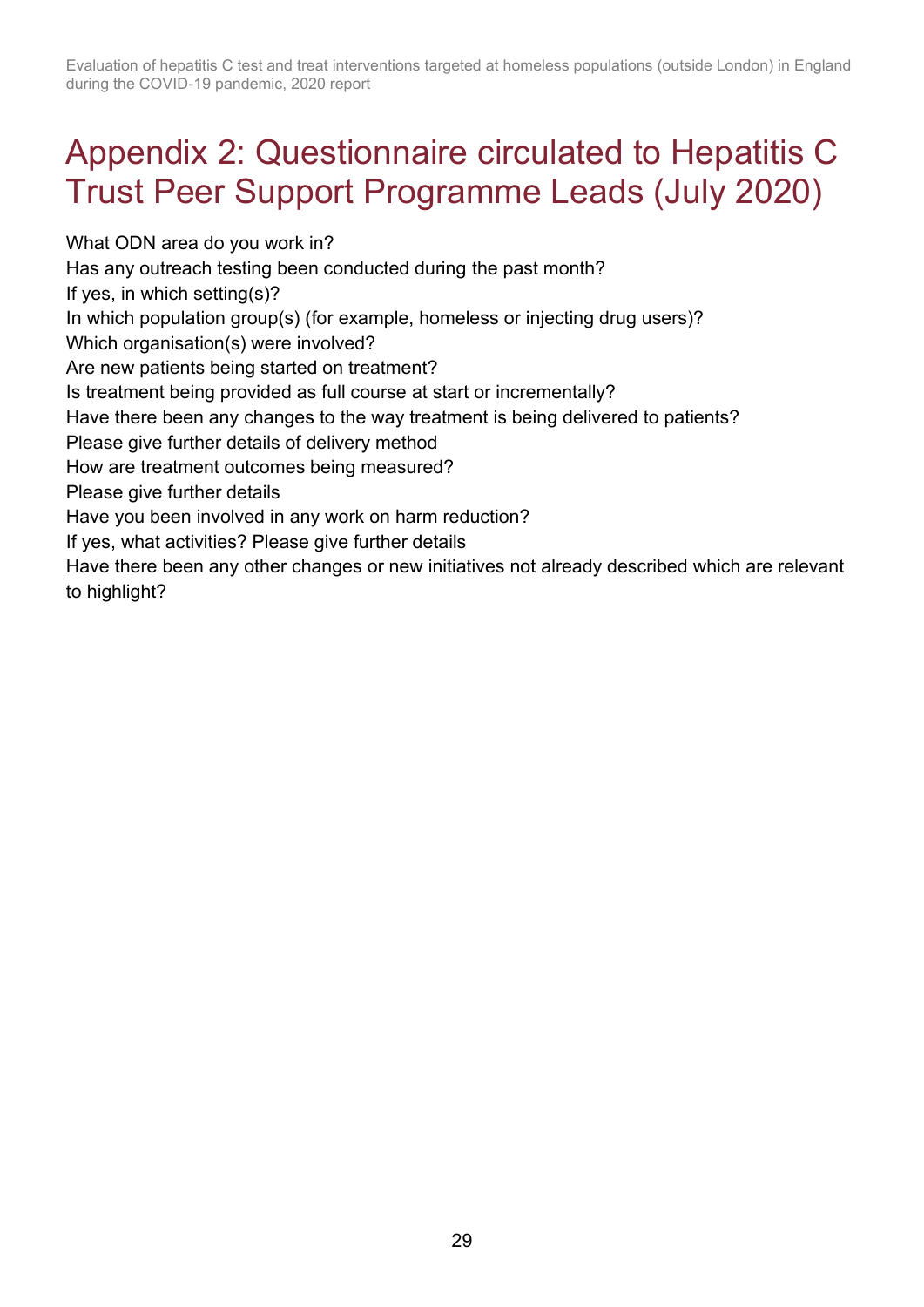## <span id="page-28-0"></span>Appendix 3: Minimum data fields for HCV test and treat initiatives with homeless populations

Date of Birth Unique number for patient (Hospital Number, Sexual health identifier) NHS number Gender you were born with Surname and first name born with Ethnic group Country of birth PWID? Engaged with drug services? Past time in prison? Past HCV antibody test (self-report) Previous HCV treatment? (self-report) Tested for anti-HCV? Tested for RNA? Test results Genotype result (if applicable) Offered treatment? If offered treatment, what delivery model? (Face-to-face, telemed etc) Started treatment? Completed treatment? Tested for SVR? SVR result ODN Setting type (Hotel/Hostel/B&B/Community facility/Private residence) Setting Name (if group accommodation) Approximate number of homeless housed in setting Incentive offered? Peer led intervention? Other screening offered in setting (for example TB or other BBV)? Alcohol felt to be a contributing factor to liver disease?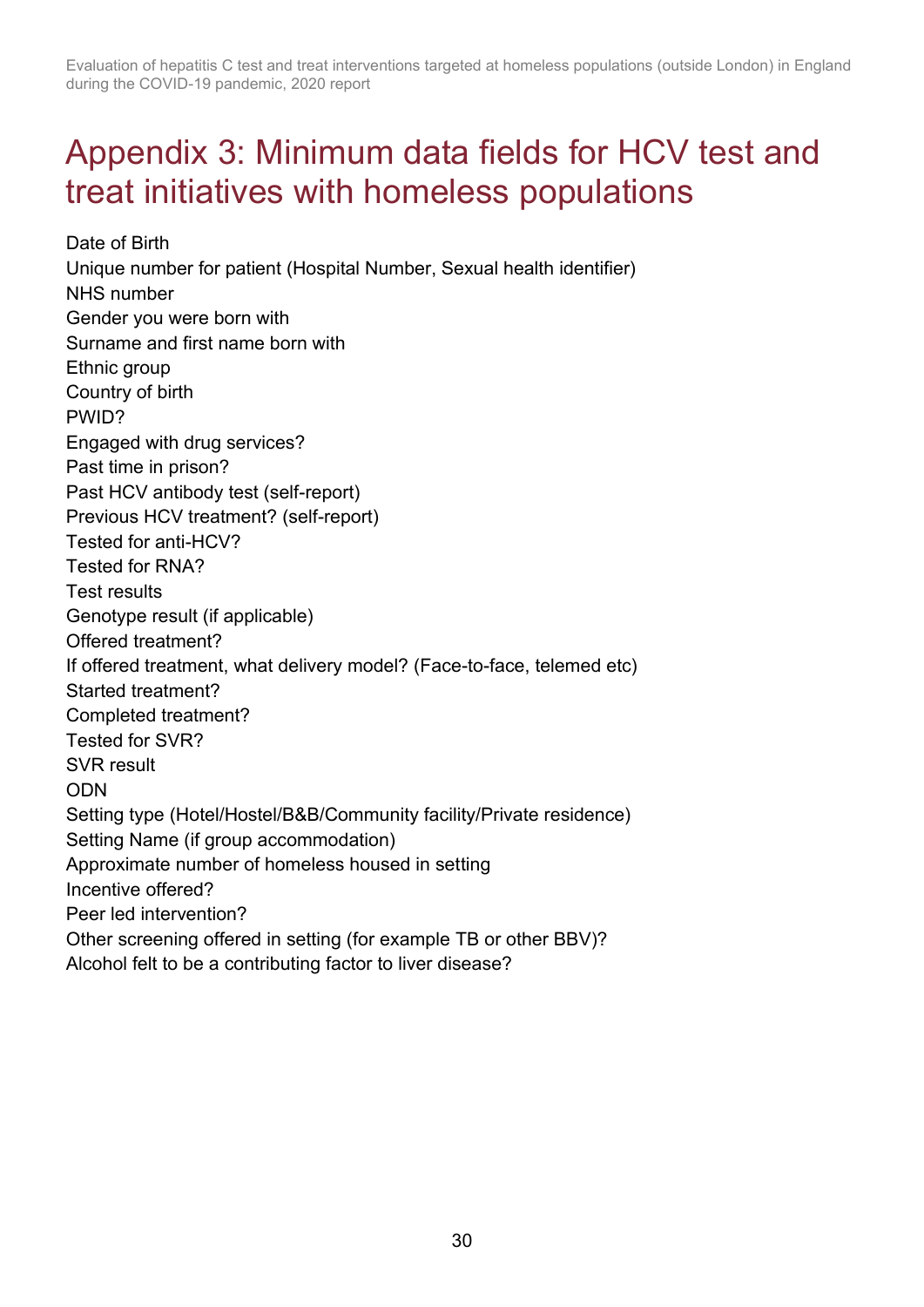## <span id="page-29-0"></span>Appendix 4: Topic guide for structured conversations with ODN staff, hepatology clinicians and peer supporters

## Inputs/Intervention

How did you access the Homeless population? Which partners did you work with? Was other screening being offered at the same time? Did you use any awareness raising materials? What did you use? How did you distribute? Did you use vouchers or other incentives? Were peer supporters involved? Which staff visited and undertook the tests? Where was testing done? What was the procedure for arranging treatment? How did you ensure compliance with COVID restrictions?

## Outputs/Outcomes/Impacts

Are you able to provide the suggested dataset for this work? If not, can you supply number tested, number positive, number treated etc? How was the testing received by the homeless population? How did you find working with the other partners?

## **Other**

Do you have any more outreach of this type planned?

Any other comments/experiences that you would like to share that may be useful for other areas?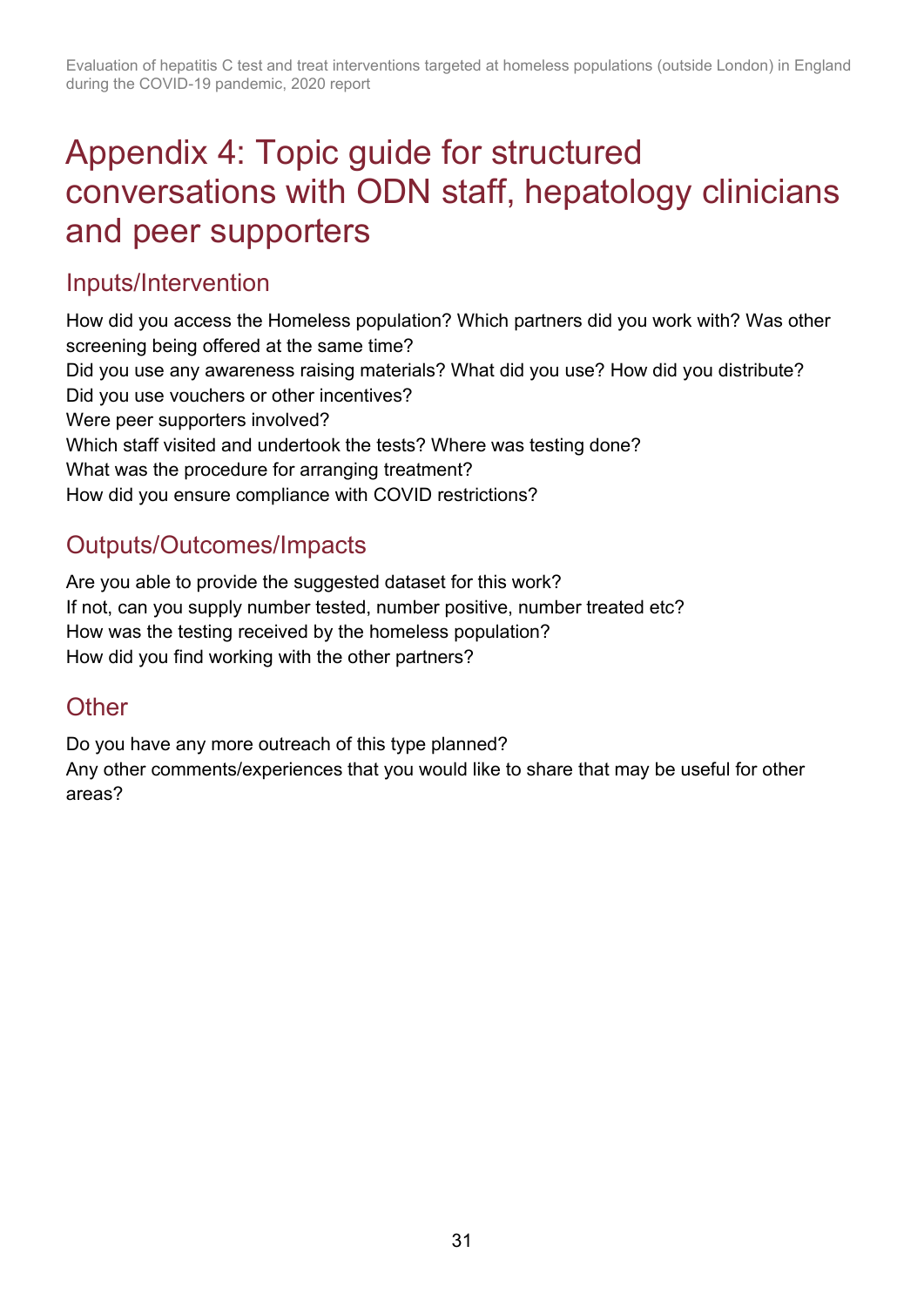# <span id="page-30-0"></span>**References**

1. Public Health England. Hepatitis C in England 2020: Working to eliminate hepatitis C as a major public health threat. <https://www.gov.uk/government/publications/hepatitis-c-in-the-uk> (2020).

2. NHS. Hepatitis C.<https://www.nhs.uk/conditions/Hepatitis-C/> (2018).

3. Office for National Statistics. Deaths of homeless people in England and Wales.

[https://www.ons.gov.uk/peoplepopulationandcommunity/birthsdeathsandmarriages/deaths/bullet](https://www.ons.gov.uk/peoplepopulationandcommunity/birthsdeathsandmarriages/deaths/bulletins/deathsofhomelesspeopleinenglandandwales/2018) [ins/deathsofhomelesspeopleinenglandandwales/2018](https://www.ons.gov.uk/peoplepopulationandcommunity/birthsdeathsandmarriages/deaths/bulletins/deathsofhomelesspeopleinenglandandwales/2018) (2019).

4. Timeline - WHO's COVID-19 response. [https://www.who.int/emergencies/diseases/novel](https://www.who.int/emergencies/diseases/novel-coronavirus-2019/interactive-timeline#!)[coronavirus-2019/interactive-timeline#!](https://www.who.int/emergencies/diseases/novel-coronavirus-2019/interactive-timeline#!)

5. Ministry of Housing, C. & L. G. Letter from Minister Hall to local authorities on plans to protect rough sleepers.

[https://assets.publishing.service.gov.uk/government/uploads/system/uploads/attachment\\_data/fi](https://assets.publishing.service.gov.uk/government/uploads/system/uploads/attachment_data/file/876466/Letter_from_Minister_Hall_to_Local_Authorities.pdf) [le/876466/Letter\\_from\\_Minister\\_Hall\\_to\\_Local\\_Authorities.pdf](https://assets.publishing.service.gov.uk/government/uploads/system/uploads/attachment_data/file/876466/Letter_from_Minister_Hall_to_Local_Authorities.pdf) (2020).

6. Ministry of Housing Communities & Local Government. Coronavirus (COVID-19) emergency accommodation survey data: May 2020.

[https://www.gov.uk/government/publications/coronavirus-covid-19-rough-sleeper](https://www.gov.uk/government/publications/coronavirus-covid-19-rough-sleeper-accommodation-survey-data-may-2020)[accommodation-survey-data-may-2020](https://www.gov.uk/government/publications/coronavirus-covid-19-rough-sleeper-accommodation-survey-data-may-2020) (2020).

7. NHS England. List of Hepatitis C Operational Delivery Networks.

[https://www.england.nhs.uk/commissioning/wp-content/uploads/sites/12/2015/08/list-hep-c](https://www.england.nhs.uk/commissioning/wp-content/uploads/sites/12/2015/08/list-hep-c-odns-010815.pdf)[odns-010815.pdf](https://www.england.nhs.uk/commissioning/wp-content/uploads/sites/12/2015/08/list-hep-c-odns-010815.pdf)

8. Donabedian, A. Evaluating the quality of medical care. The Milbank Memorial Fund quarterly vol. 44 (1966).

9. Hepatitis C Trust. HCV Action.<http://www.hepctrust.org.uk/campaigning/hcv-action>

10. Cepheid. Hepatitis C (HCV) Molecular Test - Xpert HCV VL Fingerstick.

<https://www.cepheid.com/en/tests/Virology/Xpert-HCV-VL-Fingerstick>

11. Aldridge, R. W. et al. High prevalence of latent tuberculosis and bloodborne virus infection in a homeless population. Thorax 73, 557–564 (2018).

12. ECHOSENS. FibroScan® The reference solution for non-invasive liver diagnosis. <https://www.fibroscan.com/en/>

13. Local Government Association. Partnerships and collaboration.

[https://www.local.gov.uk/our-support/guidance-and-resources/community-action/community](https://www.local.gov.uk/our-support/guidance-and-resources/community-action/community-action-overview/six-guiding-4)[action-overview/six-guiding-4](https://www.local.gov.uk/our-support/guidance-and-resources/community-action/community-action-overview/six-guiding-4)

14. The King's Fund. Improving partnership working to reduce health inequalities. [https://www.kingsfund.org.uk/publications/articles/improving-partnership-working-reduce-health](https://www.kingsfund.org.uk/publications/articles/improving-partnership-working-reduce-health-inequalities)[inequalities](https://www.kingsfund.org.uk/publications/articles/improving-partnership-working-reduce-health-inequalities) (2009).

15. NICE. Clinical Guideline (CG51) Drug misuse in over 16s: psychosocial interventions - Key priorities for implementation. (2007).

16. Herrmann, E. S. et al. Contingency Management Interventions for HIV, Tuberculosis, and Hepatitis Control Among Individuals With Substance Use Disorders: A Systematized Review. J. Subst. Abuse Treat. 72, 117–125 (2017).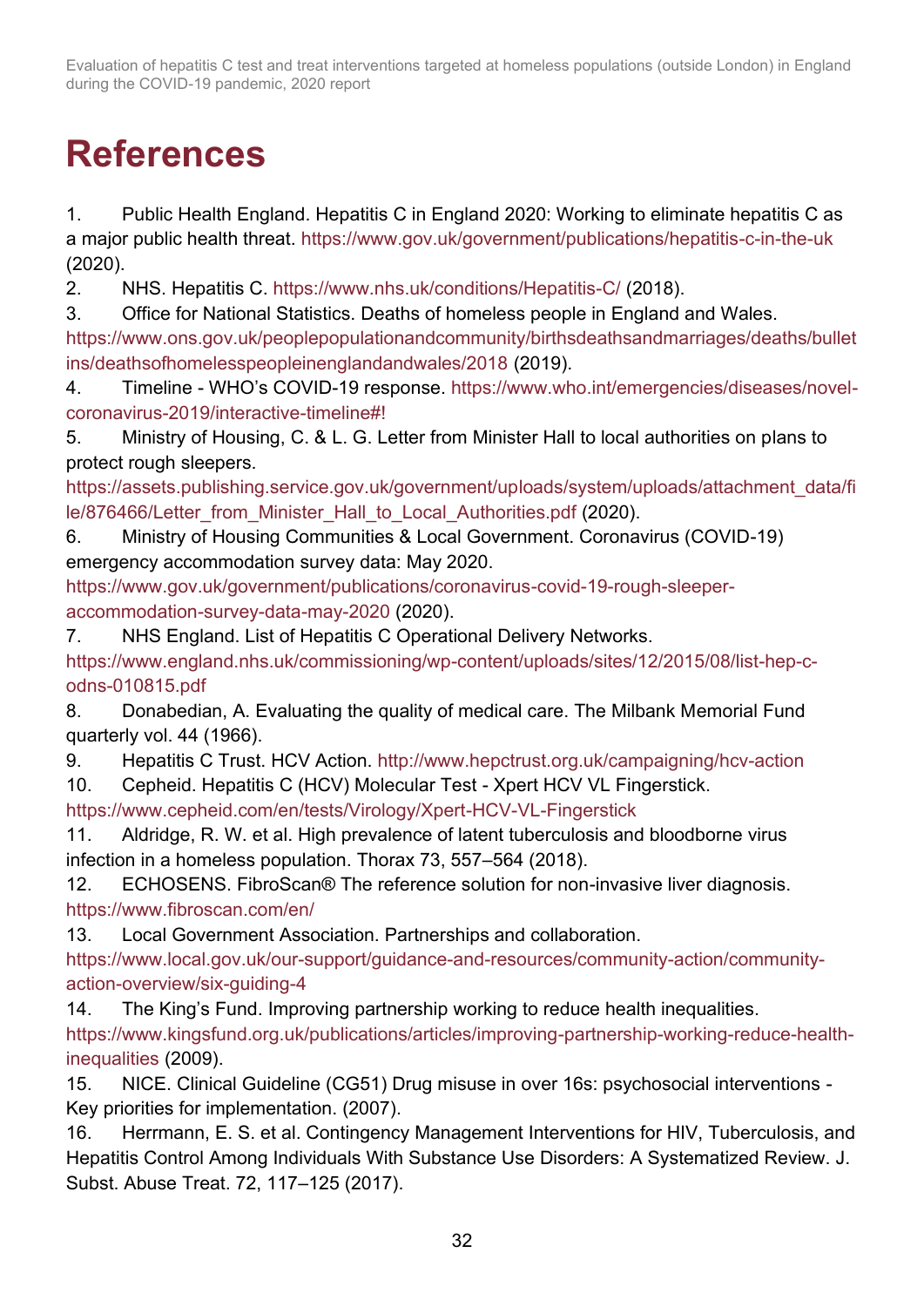17. Lee, K. S. et al. A financial incentive program to improve appointment attendance at a safety-net hospital-based primary care hepatitis C treatment program. PLoS One 15, e0228767 (2020).

18. Gane, E. Should we incentivize patients to take hepatitis C virus therapy? in Clinical Dilemmas in Viral Liver Disease 122–124 (Wiley, 2020). doi:10.1002/9781119533481.ch21.

19. Niruban, J., Meyer, G., Parker, P., Gratrix, J. & Smyczek, P. P320 Incentive testing and treatment for STBBI in hard to reach populations in edmonton, alberta, canada. in Health Services, Centralized STI Services vol. 2 A171.1-A171 (BMJ, 2019).

20. Radley, A., van der Pol, M. & Dillon, J. F. Application of a discrete choice experiment approach to support the design of a hepatitis C testing service in primary care. Int. J. Drug Policy 65, 1–7 (2019).

21. Ward, K. M. et al. A randomized controlled trial of cash incentives or peer support to increase HCV treatment for persons with HIV who use drugs: The CHAMPS study. Open Forum Infect. Dis. 6, (2019).

22. NHS England. Coronavirus - Guidance for Community Health Services.

[https://www.england.nhs.uk/coronavirus/community-social-care-ambulance/community-health](https://www.england.nhs.uk/coronavirus/community-social-care-ambulance/community-health-services/)[services/](https://www.england.nhs.uk/coronavirus/community-social-care-ambulance/community-health-services/) (2020).

23. Health & Safety Executive. What to include in your COVID-19 risk assessment.

24. Public Health England. Find your local health protection team in England.

<https://www.gov.uk/health-protection-team> (2020).